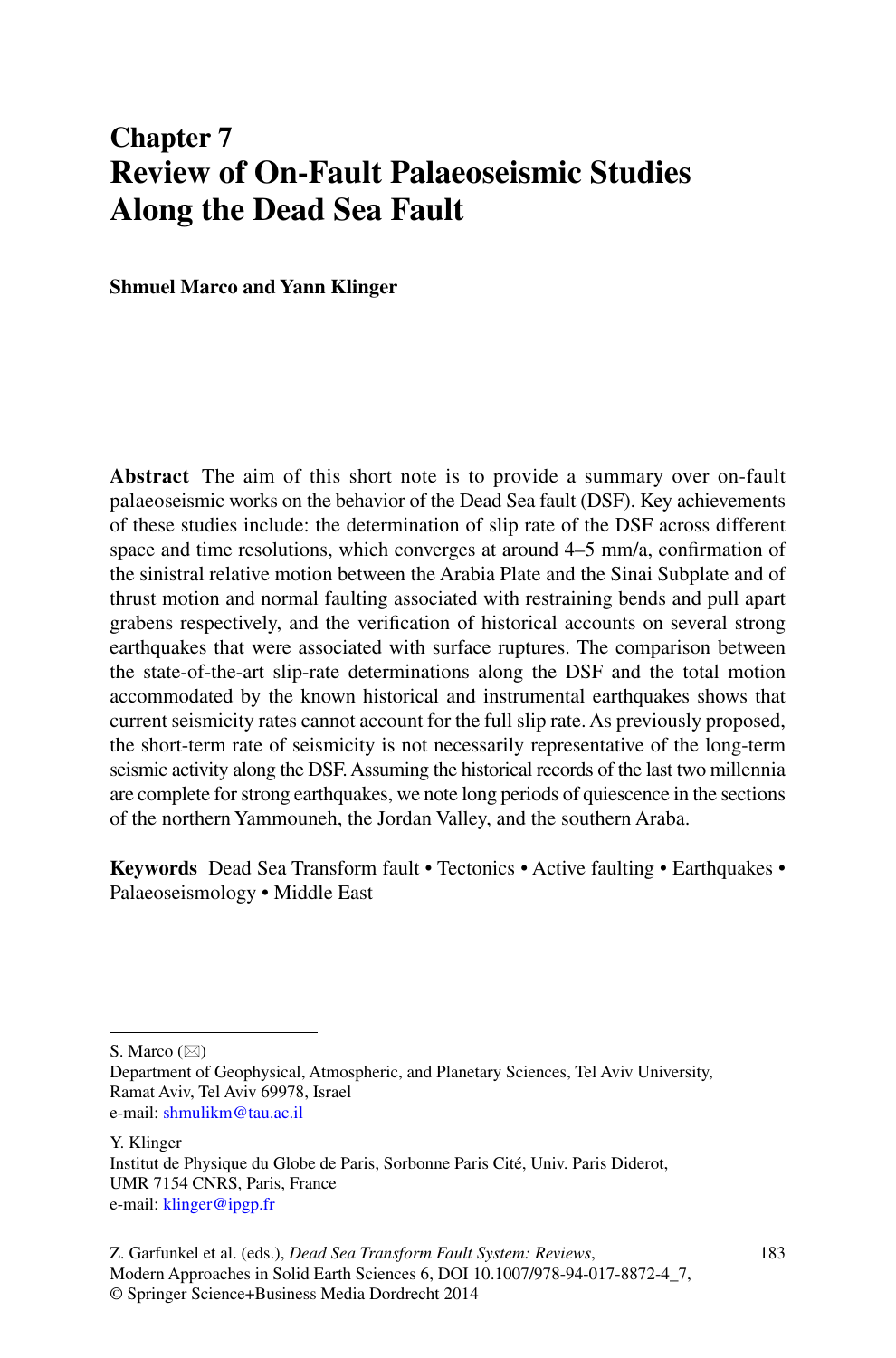# **7.1 Introduction**

 As early as 1869 Lartet suggested that Arabia and Africa have drifted apart to open up the Red Sea. Dubertret (1932) followed this idea suggesting a 160 km sinistral shear along the Dead Sea Fault associated with a 6° rotation between Arabia and Africa. Wellings (cited in Willis [1938 \)](#page-22-0) noted that this hypothesis corresponds to the offset of the marine Cambrian and Jurassic beds across the rift south of the Dead Sea. Willis (1938) rejected this hypothesis. During the following years, it was largely ignored until systematic research by Quennell (1956) provided evidence for 107 km sinistral slip. Later, with the advent of the plate tectonics, Freund and collaborators (Freund [1965](#page-18-0); Freund et al. 1970, [1968](#page-18-0)) and Wilson (1965) recognized the Dead Sea rift as a transform fault zone that transfers the opening at the Red Sea to the collision zone at the Taurus-Zagros mountain belt.

 The evidence for left-lateral shear along the Dead Sea Fault (DSF) since the early-middle Miocene is based on observations from four independent sources: regional plate tectonics, local geology, seismology, and geodesy. The plate tectonics shows that the opening of the Red Sea, where the Arabian plate is breaking away from Africa, is transferred to the collision with Eurasia via sinistral shear along the DSF (Freund [1965 ;](#page-18-0) Garfunkel [1981](#page-19-0) ; Joffe and Garfunkel [1987](#page-19-0) ; Quennell [1956](#page-20-0) ). Sinistral motion explains the systematic offset of numerous pre-Miocene geologic features by a total of  $\sim$ 105 km, south of the Lebanon Restraining Bend (LRB) (Bartov et al. 1980; Freund [1965](#page-18-0); Quennell [1956](#page-20-0)). Garfunkel et al. (1981) mapped the active fault traces of the DSF and associated these scarps with historical earthquakes that are reported from the region. Later research revealed prehistoric seismicity as well (Table [7.1](#page-2-0) and Fig. [7.1](#page-4-0) ). Focal mechanisms of moderate-to-large earthquakes show sinistral motion along the DSF (e.g. (Baer et al. 1999; Klinger et al. 1999; Salamon et al. 1996), Hofstetter et al. [2007](#page-19-0)). Geodetic measurements for the very short-term deformation are consistent with overall geologic observations of a sinistral slip-rate of 4–5 mm/year (Le Beon et al. 2008; McClusky et al. [2003](#page-20-0); Reilinger et al. 2006; Wdowinski et al. [2004](#page-22-0)). In a review of the slip and seismicity of the DSF, Garfunkel  $(2011)$  concludes that the slip rate is slowing from an average rate of 6–7 mm/year over the last 5 Ma to 4–5.5 mm/year in the Pleistocene together with a slight eastward shift of the Euler pole of rotation between Sinai and Arabia.

 Several authors noted explicitly that the detailed shape of the DSF had changed through time e.g. (Garfunkel 1981; Heimann and Ron [1987](#page-19-0), 1993; Rotstein et al. 1992; ten Brink et al. [1999](#page-21-0); ten-Brink and Ben-Avraham [1989](#page-21-0)). For the section south of the LRB, the widest zone of distributed faulting is about 50 km wide. It is found in the Galilee, where the early-stage (Miocene) faults were associated with formation of basins (Freund et al. 1970; Shaliv [1991](#page-21-0)) and with rotation of rigid blocks about sub-vertical axes (Ron et al. [1984](#page-21-0)), although the linkage to the transform movement is not well established. In this region, subsequent post-Miocene deformation took place mostly in the form of normal faulting on E-W trending faults with some strike-slip motion currently localized in a very narrow zone.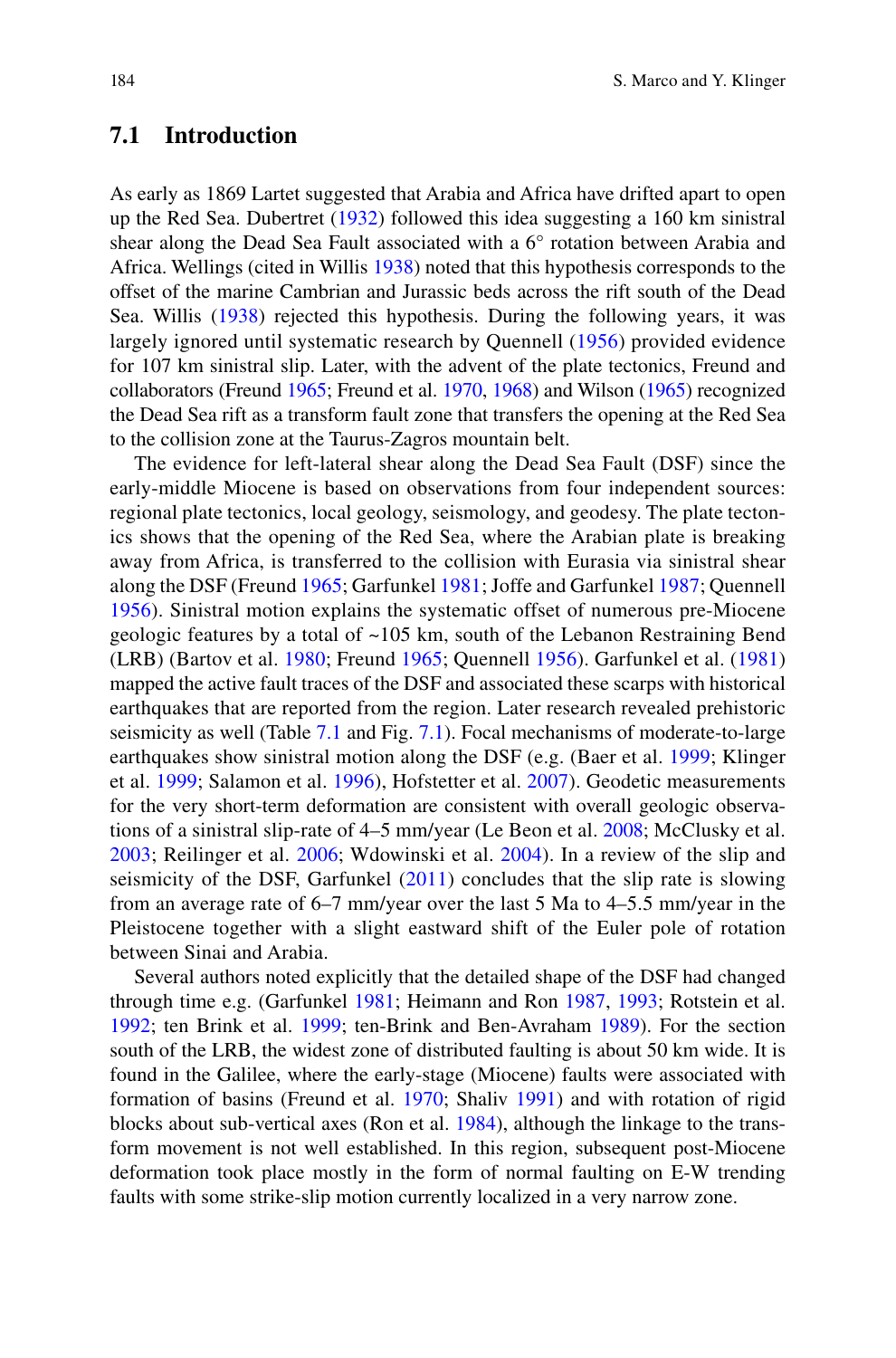<span id="page-2-0"></span>

| (continued)                                       |            |                       |                          |                                          |                 |
|---------------------------------------------------|------------|-----------------------|--------------------------|------------------------------------------|-----------------|
|                                                   | 님          | Outcrops              | Arava                    | et al. (2008)<br>Le Beon                 | $\overline{c}$  |
| $S_{R}$                                           | $\exists$  | Outcrops              | Jordan Valley            | Ferry et al. (2007)                      | 23              |
|                                                   | $\exists$  | Archaeology           | Aqaba                    | Thomas et al. (2007)                     | 22              |
| 551 CE/                                           | $\approx$  | Outcrops              | Lebanon thrust           | Elias et al. (2007)                      |                 |
| and 1546                                          |            |                       |                          |                                          |                 |
| 634 or 659/660, 873, 1068,                        | 님          | Archaeology           | Northern Arava           | Haynes et al. (2006)                     |                 |
| 1837, SR                                          | 님          | Trenches, Outcrops    | Roum Fault               | Nemer and Meghraoui (2006)               | $\overline{1}$  |
| 859, 1408, 1872                                   | 日          | Trenches, Outcrops    | Northern Yammouneh       | al. (2006)<br>Akyuz et                   | $\frac{8}{18}$  |
| $\frac{8}{2}$                                     | ュ          | Outcrops              | Yammouneh                | Chorowicz et al. (2005)                  | $\overline{17}$ |
| 1202, 1759/LE/SR                                  | ゴ          | Trenches              | Jordan Gorge             | al. (2005)<br>Marco et                   | $\frac{6}{2}$   |
| 3/1068/                                           |            | Trenches              | South Arava              | Zilberman et al. (2005)                  |                 |
| 1202                                              | 긥          | Trenches              | South Yammouneh          | Daëron et al. (2004, 2005, 2007)         | 그               |
| 749                                               |            | Archaeology           | Sea of Galilee           | al. (2003)<br>Marco et                   |                 |
|                                                   | 」          | Trenches, archaeology | Misyaf, Yammouneh        | Meghraoui et al. (2003)                  | $\Xi$           |
| 1705 or 1759/                                     | 긥          | Trenches, Outcrops    | Serghaya Fault           | Gomez et al. (2001, 2003)                |                 |
|                                                   | Z          | Trenches              | Hula Valley              | Zilberman et al. (2000)                  |                 |
| S <sub>k</sub>                                    | ᆸ          | Outcrops              | Northern Arava           | Niemi et al. (2001)                      |                 |
| $\mathbb{S}\mathbb{R}$                            | 님          | Outcrops              | Northern Arava           | Klinger et al. (2000b)                   |                 |
| 1212                                              | 긥          | Archaeology, outcrops | Northern Arava           | Klinger et al. (2000a)                   |                 |
| Re                                                |            | Outcrops              | Dead Sea                 | Enzel et al. (2000)                      |                 |
|                                                   | 」          | Outcrops, archaeology | Arava-Jordan-Hula Valley | Galli (1999)                             |                 |
| 1202, 1759                                        | 긥          | Trenches, archaeology | Jordan Gorge             | al.; Ellenblum et al. (1998)<br>Marco et |                 |
| Re                                                | Z          | Trenches              | Southern Arava           | 1 (1996, 1999, 2002)<br>Amit et al       |                 |
| Re                                                | Z          | Outcrops              | Dead Sea                 | d Agnon (1995)<br>Marco an               |                 |
| 31 BCE, 747 CE                                    | Z          | Trenches              | S. Jordan Valley         | Reches and Hoexter (1981)                |                 |
| Slip Rate (SR)/Last Event<br>(LE)/Recurrence (Re) | Fault type | Observations          | Segment                  | References                               | # in Fig. $7.1$ |
| Achievement Earthquakes/                          |            |                       |                          |                                          |                 |
|                                                   |            |                       |                          |                                          |                 |

Table 7.1 List of on-fault palaeoseismic investigations at the DSF system arranged by time of publication  **Table 7.1** List of on-fault palaeoseismic investigations at the DSF system arranged by time of publication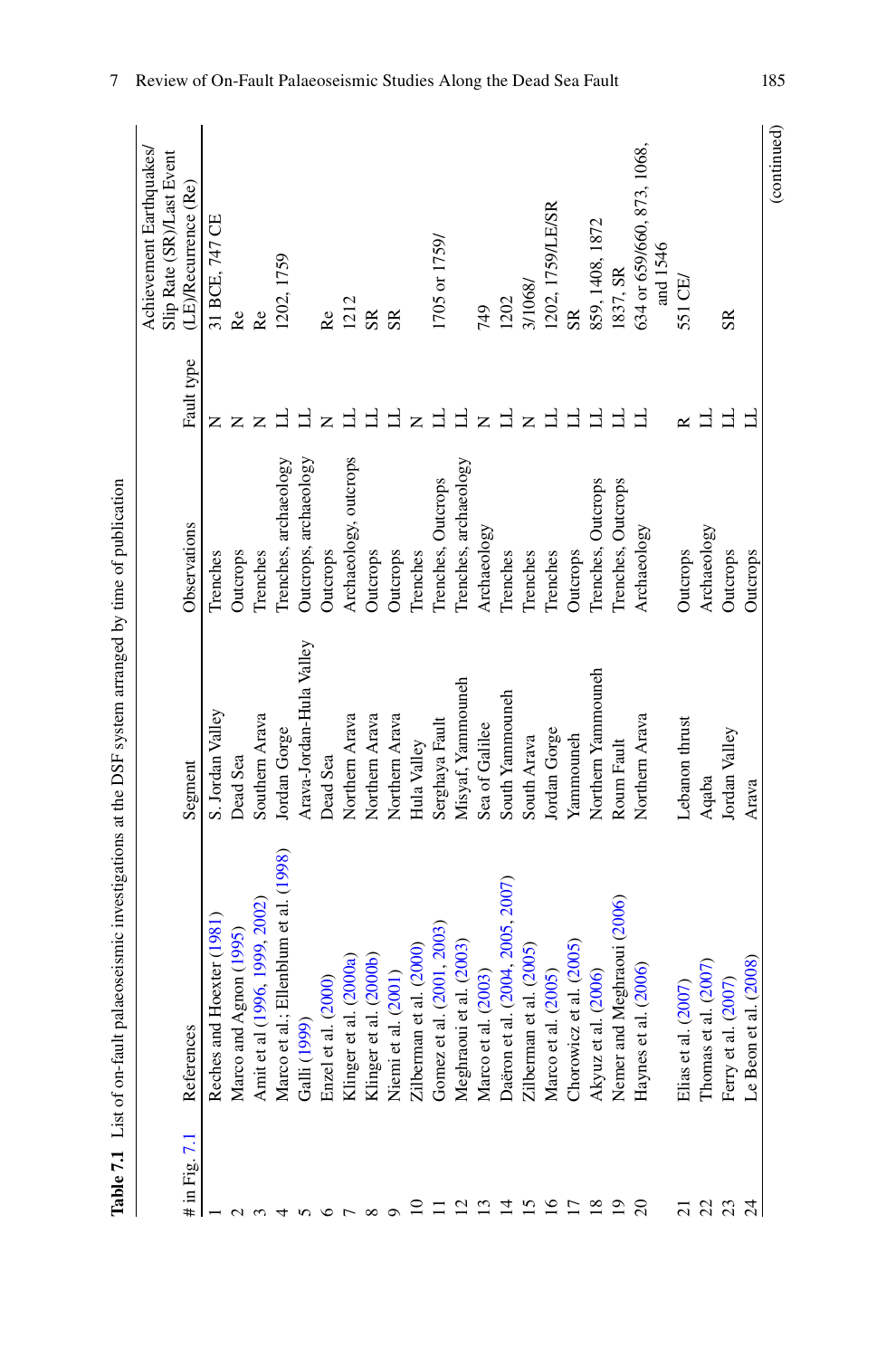| t in Fig. 7.1 References          | Segment                        | Observations          | Fault type | Achievement Earthquakes/<br>Slip Rate (SR)/Last Event<br>(LE)/Recurrence (Re) |
|-----------------------------------|--------------------------------|-----------------------|------------|-------------------------------------------------------------------------------|
| Nemer et al. (2008)               | Rachaya and Serghaya<br>faults | Outcrops, trenches    |            | 1759                                                                          |
| et al. (2008)<br>Makovsky         | Elat Fault                     | Submarine geophysics  |            |                                                                               |
| Itunel et al. (2009)              | S. Turkey                      | Trenches, archaeology |            | ⊭                                                                             |
| al. (2010)<br>Le Beon et          | rava                           | <b>Jutcrops</b>       |            | g                                                                             |
| et al. (2010)<br><b>Karabacak</b> | Northern Yammouneh             | Jutcrops              |            | $\frac{\alpha}{2}$                                                            |
| (2011)<br>Ferry et al.            | Jordan Valley                  | Trenches, archaeology |            | SR, Re, LE                                                                    |
| al. (2012)<br>Le Beon et          | <b>Arava</b>                   | Outcrop               |            |                                                                               |
|                                   |                                |                       |            |                                                                               |

**Table 7.1** (continued)

Table 7.1 (continued)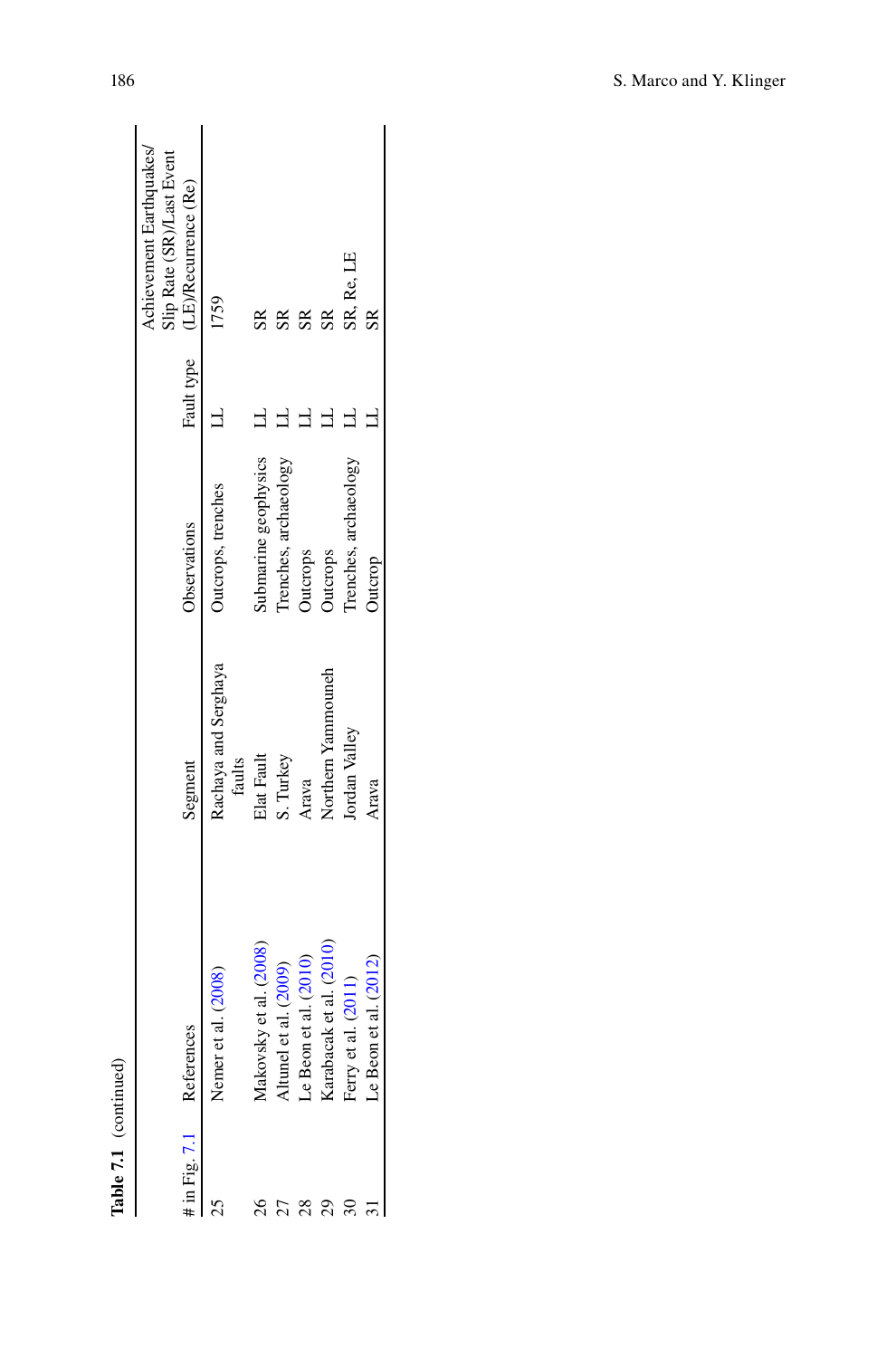<span id="page-4-0"></span>

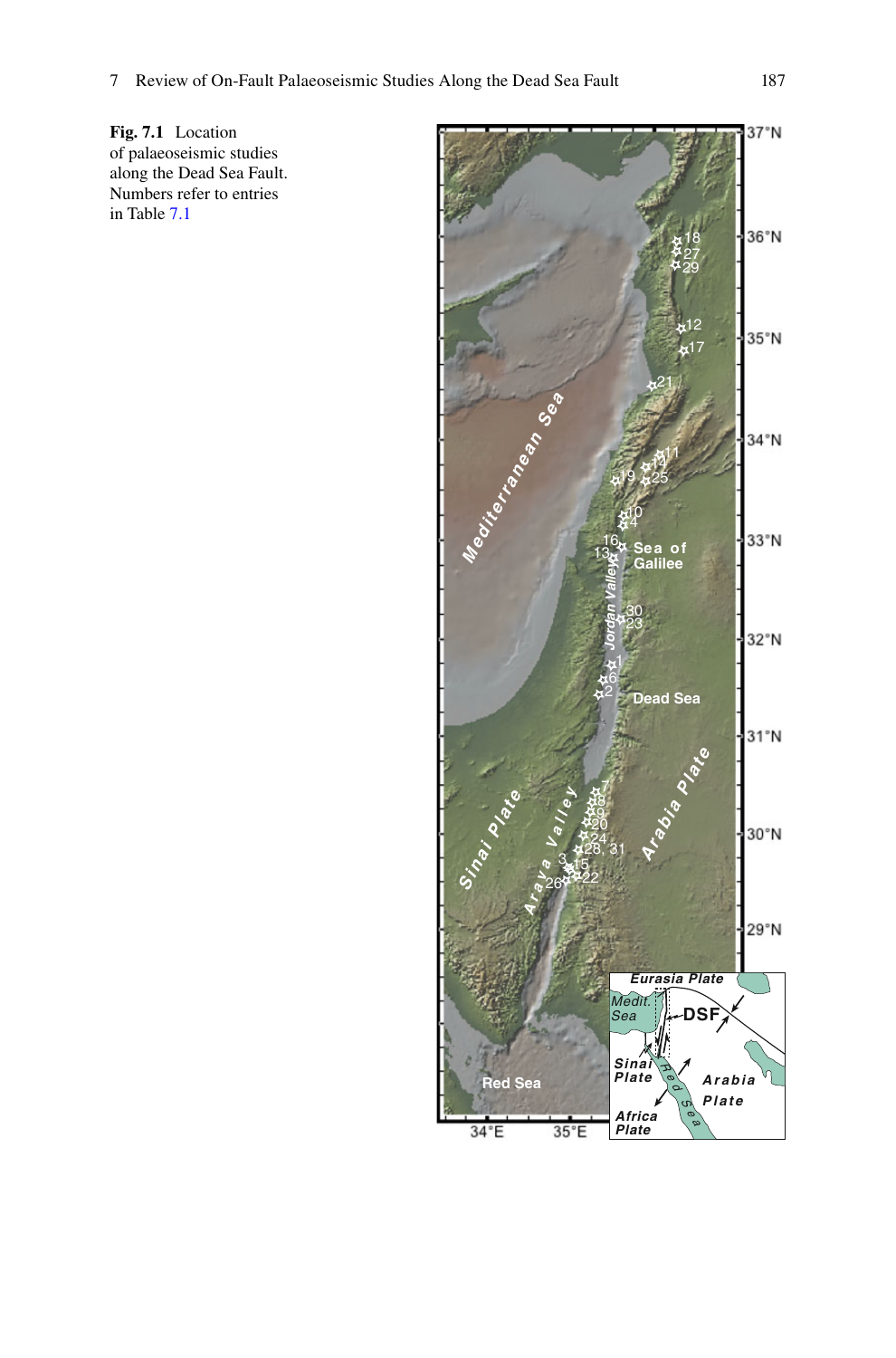The deformation further south is characterized by a 20–30-km-wide zone with primarily strike-slip and some normal slip on faults trending sub-parallel to the main transform fault. The location of the active fault strands along the Dead Sea Transform fault zone (DSF) changed through time. In the western margins of Dead Sea basin, the early activity began a few kilometers west of the present shores and moved toward the center of the basin in four stages. Similar basinward migration of faulting is apparent in the Hula Valley north of the Sea of Galilee as well as in the Negev and the Sinai Peninsula. In the Arava Valley, seismic surveys reveal a series of buried inactive basins whereas the current active strand is located along the eastern margin. In general, the faulting along the DSF became localized by the end of the Miocene. The subsidence of fault-controlled basins in the early stage, stopped at the end of the Miocene. During the Plio-Pleistocene, new faults were formed in the Negev west of the main transform, possibly manifesting another cycle that has begun with the widening of the fault zone (Marco 2007).

 This paper reviews the contribution of recent studies on the most recent activity of the DSF (mostly its southern section, south of the LRB) and its subsidiary faults. These studies contributed to the recognition of the active strands in the fault zone, constrained the slip rates and recurrence intervals of the various fault segments, and determined the time of the last slip event after which the segment had remained locked. The offset geological and archaeological bodies confirm the plate tectonics paradigm and provide an independent examination of the structural complexities such as restraining bends, pull-apart basins, and distributed slip among fault branches. The fault was characterized as a "leaky transform" because of these pull-aparts (Garfunkel 1981). The temporal overlap of geological and historical-archaeological information provides important crosschecks of the sources of data. On-fault research requires the identification of faults. This is relatively easy where the fault zone is narrow and exposures are good. It is less complete where the fault zone is wide and consists of many branches, or where the faulting activity shifts location and young sediments or basalt flows cover the faults.

# *7.1.1 Detailed Mapping of the Fault Zone*

The first detailed maps of the DSF zone that emphasized the offset of Pleistocene to sub-recent units were published by Garfunkel et al. (1981). Various structures such as pull apart grabens, restraining bends, branching faults, and folds, which comprise the fault zone were also described and analyzed at the same time (Eyal et al. [1981 ;](#page-18-0) Garfunkel 1981). The recognition of small displacements of young geological features such as alluvial fans or lake deposits opened the road for neotectonics and palaeoseismic research. These studies showed that the fault consists of numerous segments separated by discontinuities or sharp changes in their strike. A GIS-based map of the faults suspected as being "active" (Bartov et al. [2002](#page-17-0)) was generated by defining active faults as those that either cross or bound Pliocene and younger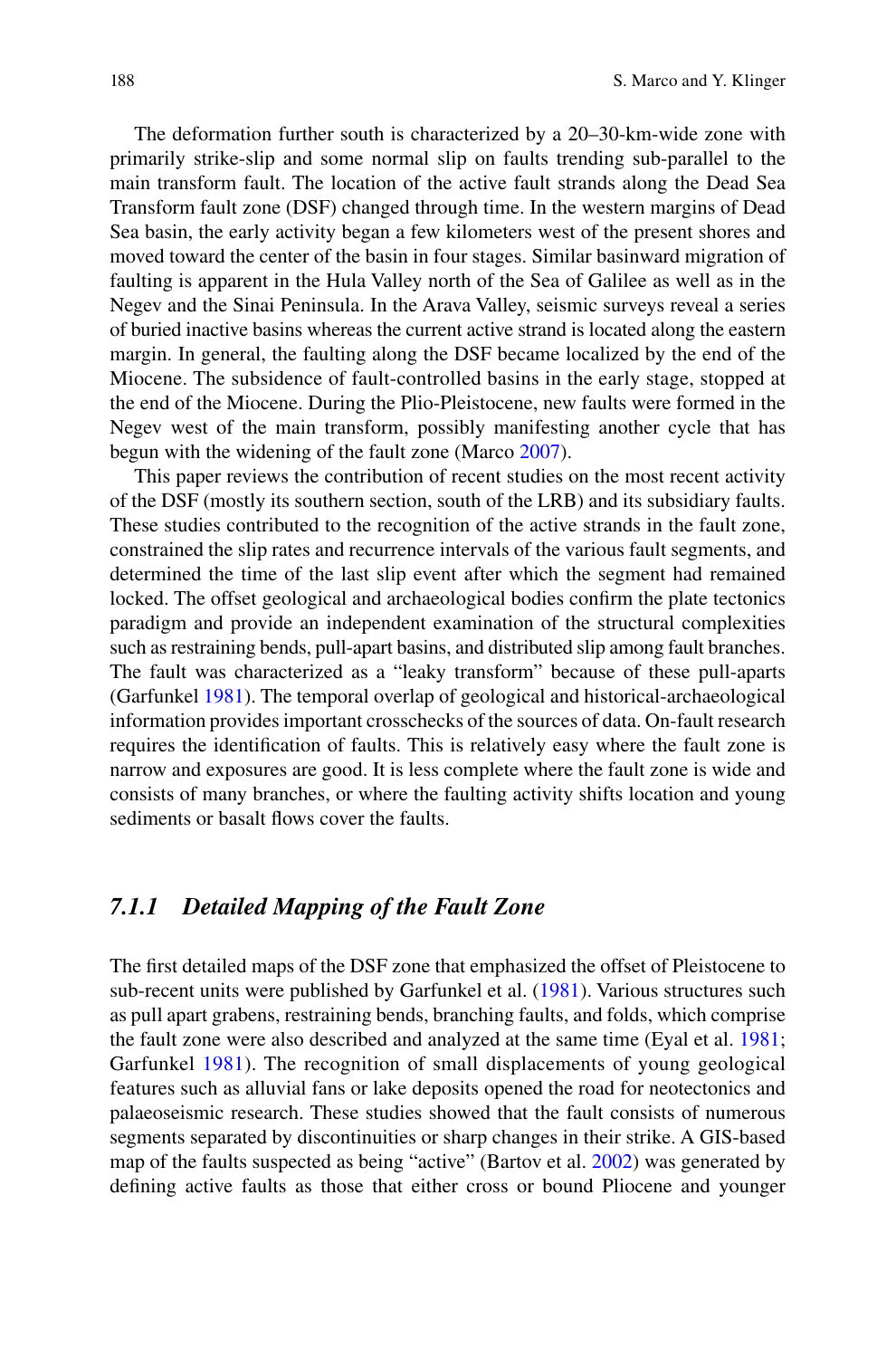stratigraphic units. It is not clear yet whether the strong earthquake ruptures are arrested at the mapped segment ends. This question is important because the length of the ruptures correlates with the earthquake size (e.g., Wells and Coppersmith 1994). The detailed maps reveal that the structure of the DSF is variable (described from south to north): The southernmost part is the Gulf of Aqaba-Elat, where a series of left-stepping, en-echelon fault arrangement forms three elongate deep pullapart basins separated by shallow thresholds (Ben-Avraham and Garfunkel 1979). The largest earthquake (M7.2) ever recorded instrumentally occurred in the gulf on November 22, 1995 (Klinger et al. [1999](#page-19-0) ; Pinar and Turkelli [1997 ;](#page-20-0) Shamir et al. [2003](#page-21-0) ). The next section toward the north is the Araba Valley, characterized by a narrow fault zone that offsets a series of Pleistocene-Holocene alluvial fans (Garfunkel et al. 1981). Several palaeoseismic studies quantify the displacements (Klinger et al.  $2000a$ ; Le Beon et al.  $2010$ ,  $2012$ ; Niemi et al.  $2001$ ). Seismic reflections reveal that the subsurface structure of the Araba Valley includes buried Miocene grabens (Frieslander 2000). The next section is the pull-apart basin of the Dead Sea, where two sub-parallel faults bound the deepest place on the Earth continents. The Dead Sea pull-apart structure is bounded by the Amaziahu Fault on the south, where a sharp scarp in Late Pleistocene lake deposits reaches a height of up to 30 m. The northern boundary does not have a surface expression. The western fault continues due north along the Jordan Valley, where it is recognized as a narrow fault zone in Pleistocene sediments (Ferry and Meghraoui 2008; Ferry et al. [2007](#page-18-0); Garfunkel et al. [1981](#page-19-0)). Two faults branch off the main fault zone. One at the northeastern end of the Dead Sea a NE-striking fault scarp manifests normal slip component, and the second, further north, a NW-striking fault branches off the Bet She'an Valley, also has a normal slip component with Mount Gilboa at the footwall. The northern end of the Jordan Valley section is where the fault zone consists of two parallel faults, which form the graben structure of Kinarot and the Sea of Galilee further north. The western boundary fault of the southern Sea of Galilee bends westward, making the northern part of the basin wider. This branch crosses the town of Tiberias (Hazan et al. 2004; Marco et al. 2003). The eastern boundary fault bends northeastward. In contrast to the dual fault at the south there is a single fault to the north of the Sea of Galilee, known as the Jordan Gorge Fault, which offsets manmade structures (Ellenblum et al. [1998](#page-18-0)) and Holocene stream channels (Marco et al. 2005; Wechsler et al. [2011](#page-22-0) ). The Hula pull-apart basin to the north of the Jordan Gorge section is also where the fault system splays into several branches, namely (east to west) the Rachaia Fault, Serghaia Fault, Yammouneh Fault, and Roum Fault (Fig. 2). The Yammouneh, which takes up most of the plate motions, continues northward to the triple junction in southern Turkey, where it joins the East Anatolian Fault on the northeast and the Eastern Mediterranean collision zone on the west.

The on-fault studies resolve the debate revolving around the identification of the active branch. The suggestions that the main active fault is the Carmel Fault (Girdler [1990 \)](#page-19-0) or the Roum Fault (Butler et al. [1997](#page-18-0) , [1999 \)](#page-18-0) are not supported by the observations. Although they do take a small portion of the plate motions, the Yammouneh exhibits the major activity as well as the most prominent topographic feature,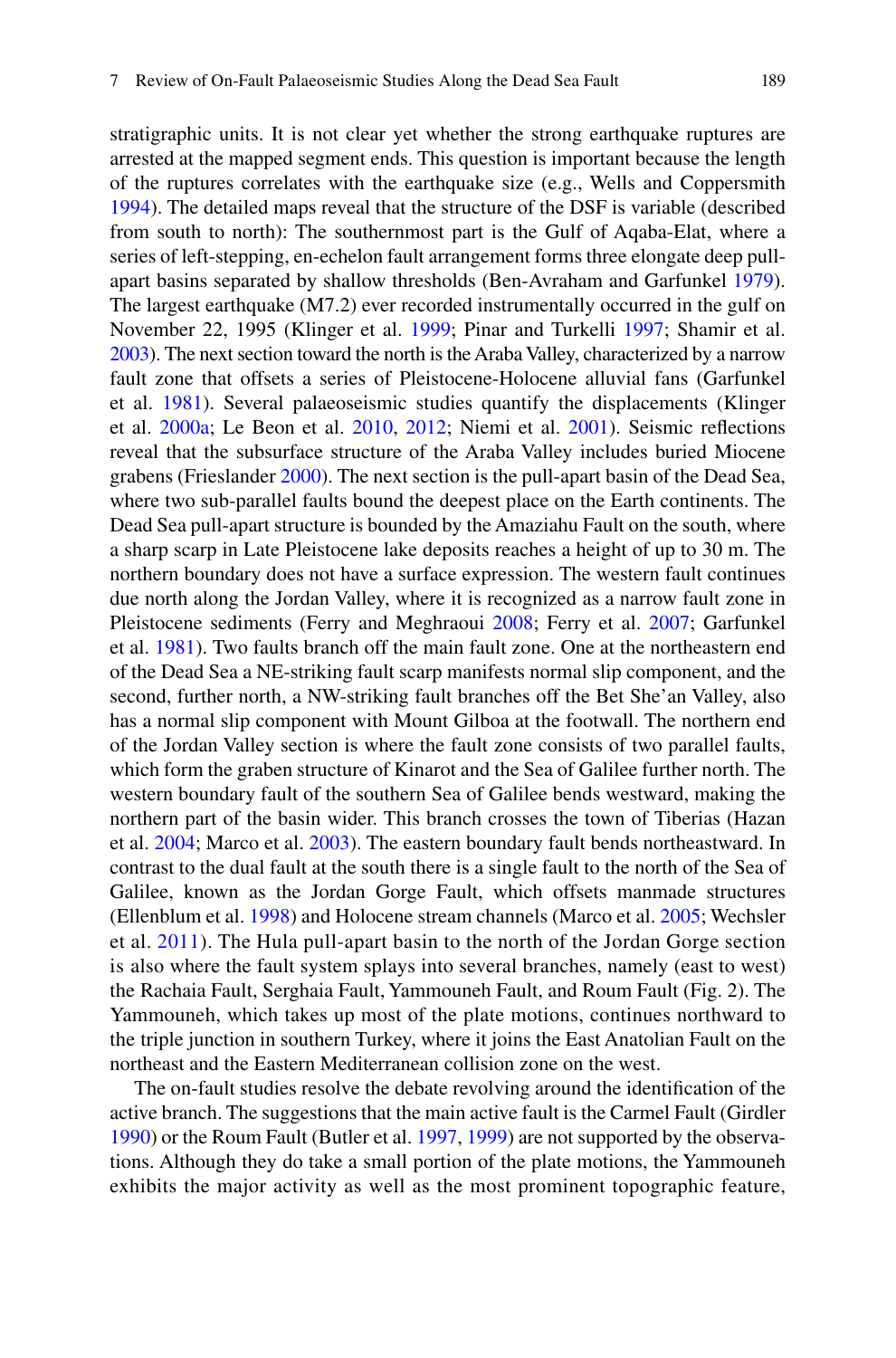with some local contribution of the Lebanon Bend-related Rachaya-Serghaia fault branches (Daëron et al. [2005](#page-18-0), 2007; Fleury et al. [1999](#page-18-0); Gomez et al. 2003). Palaeoseismic records from the DSF in Syria and in southern Turkey also reveal major earthquake ruptures along the northern extension of the DSF (Akyuz et al. [2006](#page-17-0); Altunel et al. [2009](#page-17-0); Karabacak et al. 2010; Meghraoui et al. 2003). The analysis of three GPS campaigns between 1996 and 2008 shows an oblique motion along the Carmel Fault with about 0.7 mm/year left-lateral and about 0.6 mm/year N-S extension (Sadeh et al. 2012).

# *7.1.2 Test Plate Tectonic Paradigm*

The debates on the nature of movement along the DSF (e.g., Vroman [1973](#page-21-0)) have been replaced by widely-agreed consensus on its left-lateral sense. Euler's theorem provides the means for resolving the relative motion on any one of three plate boundaries in a triple junction given the motions of the other two. The DSF connects the northern Red Sea spreading center to the collision zone located in South Eastern Turkey. If the fault were a pure transform, i.e., along a perfect small circle, the calculated DSF motion should be the same when solved for either junction, and this should conform to results from the DSF itself. In practice, the determination of accurate slip rates at both the southern end of the DSF, where it connects with the Red Sea and the Gulf of Suez, and at the northern end, where it connects with the East Anatolian fault and the subduction zone of the Cyprus arc, are poorly constrained and do not allow for such theoretical proof. Qualitative and quantitative confirmation for sinistral movement along the DSF, however, are validated by numerous observation of sinistral displacements of geological and archaeological bodies, as well as normal displacements of strata at the margins of pull-apart basins and all along the DSF itself. At present, the slip rates determined by the palaeoseismic studies alone (Table [7.3](#page-11-0)) are too variable to provide a definite quantitative confirmation of the plate tectonic models. Many of the on-fault palaeoseismic studies document the vertical components of slip. The few locations with suitable markers for measuring strike slip invariably confirm the sinistral nature of the motion. These data include offset alluvial fans (Garfunkel et al. 1981; Klinger et al. [2000a](#page-19-0); Le Beon et al. [2010](#page-20-0), [2012](#page-20-0); Niemi et al. 2001), stream channels (Ferry et al. 2007; Marco et al. 2005; Wechsler et al. 2011), and archaeological structures (Table [7.1 \)](#page-2-0).

#### *7.1.3 Earthquake Activity – History, Prehistory*

 Instrumental seismology along the DSF is limited to only one strong earthquake, the  $M<sub>w</sub>$ 7.2, 1995 Nuweiba, and one moderate,  $M<sub>L</sub>$ 6.1, 1927 Jericho earthquake. In order to recover earthquake history we must combine historical records, archaeological observations, and geological evidence for earthquake fault ruptures. All three kinds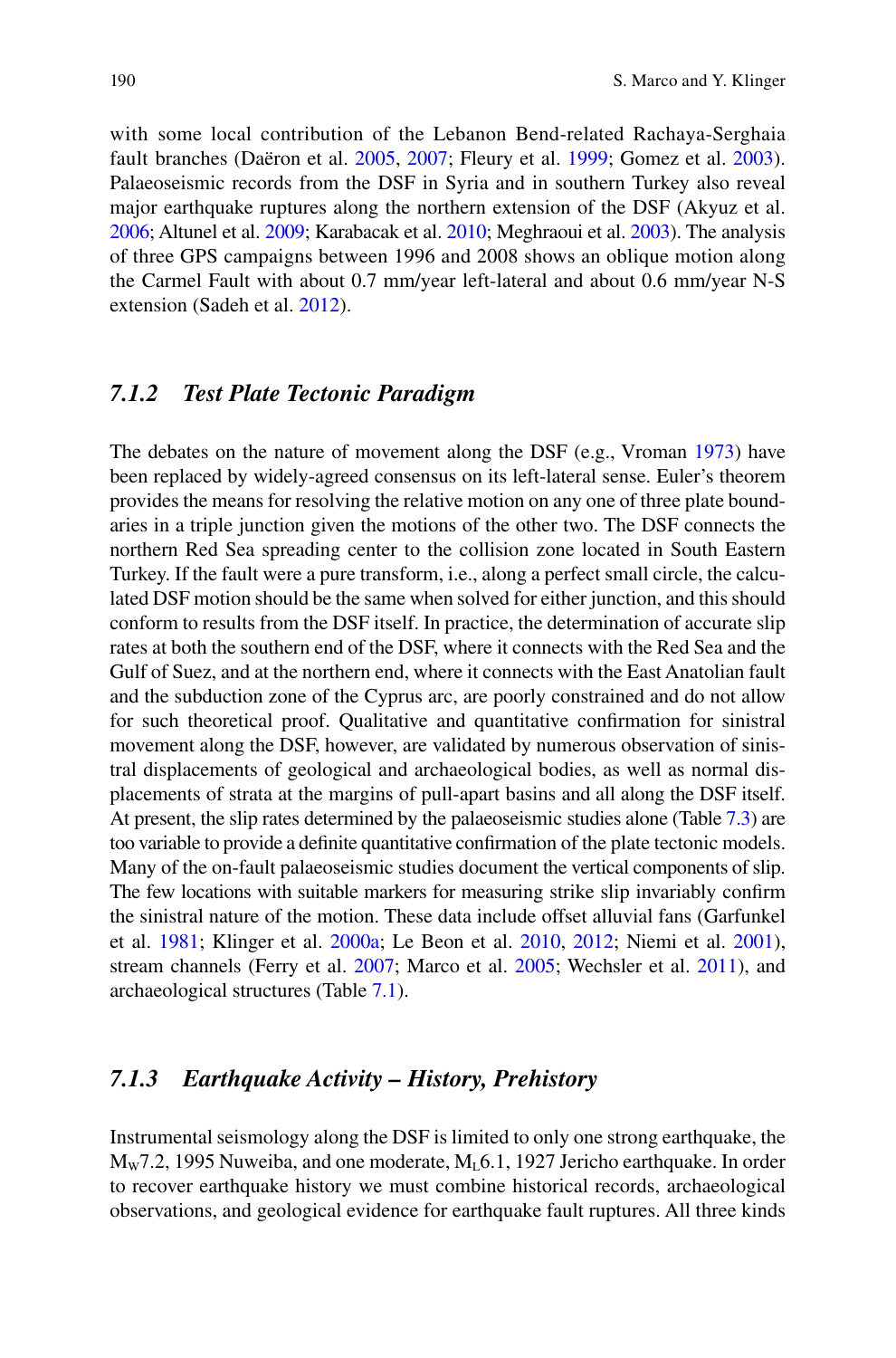of data can either relate to off-fault or on-fault phenomena. The off-fault effects are reviewed by A. Agnon in Chapter [8.](http://dx.doi.org/10.1007/978-94-017-8872-4_8) The on-fault research essentially relies on identification of surface, or near-surface, disruptions of geomorphic features, soil layers and man-made structures, either naturally outcropping or exposed in manmade trenches.

The first palaoeseismic trench was opened near Jericho across the fault trace identified by Garfunkel et al.  $(1981)$ . Offset strata were dated using indicative archaeological artifacts (Reches and Hoexter [1981](#page-21-0) ) and interpreted as the ruptures of the historically-recorded earthquakes of 31 BCE and 747 CE. Another set of pioneering palaeoseismic research trenches explored slip on normal faults and the development desert soils as a means to decipher tectonics at the western border of the fault zone in the southern Arava (Amit et al. [1995](#page-17-0) ; Gerson et al. [1993](#page-19-0) ). Several studies were aided with geophysical detection of faults, e.g., by GPR (Basson et al.  $2002$ ), high-resolution seismic reflection (Marco et al.  $2005$ ; Agnon et al.  $2006$ ), and magnetic field (Altunel et al. 2009). These, and later on-fault palaeoseismic observations, are summarized in Table [7.1](#page-2-0) .

# **7.2 Achievements of DST On-fault Studies**

#### *7.2.1 Test Reliability of Historical Records*

 Abundant accounts on historical earthquakes have been catalogued (e.g., Ambraseys 2009; Ambraseys and Finkel 1995; Ambraseys et al. 1994; Amiran et al. 1994; Guidoboni and Comastri 2005; Guidoboni et al. [1994](#page-19-0); Russell 1985; Sbeinati et al.  $2005$ ). The catalogues include descriptions of damage to property, natural phenomena, human reactions, and fatalities. Reference to fault ruptures are usually missing. It is assumed that this lack of reference is not because there were no surface ruptures but rather because the contemporary reporters of these accounts were not aware of the association between earthquakes and faulting. Hence, pairing an historical earthquake to a specific fault often remains difficult. A major uncertainty is related to dating because the commonly used methods in palaeoseismic research, namely radiocarbon and luminescence, have large error margins and these need to be correlated with the often-uncertain dates of reported earthquakes. Several authors have pointed out the pitfalls of potential circular reasoning (e.g., Ambraseys 2005; Marco 2008; Rucker and Niemi 2010). Commonly, the geologists who find evidences for past earthquakes look for records of historical earthquakes listed in catalogues whose dates fall within the geological dating ranges. This practice works fine for the section south of the Hula Valley, where the fault zone is relatively simple. It is less certain for the fault zone farther north, where several branches, in addition to the Yammouneh fault that continues northward to Turkey, may be associated with strong earthquakes.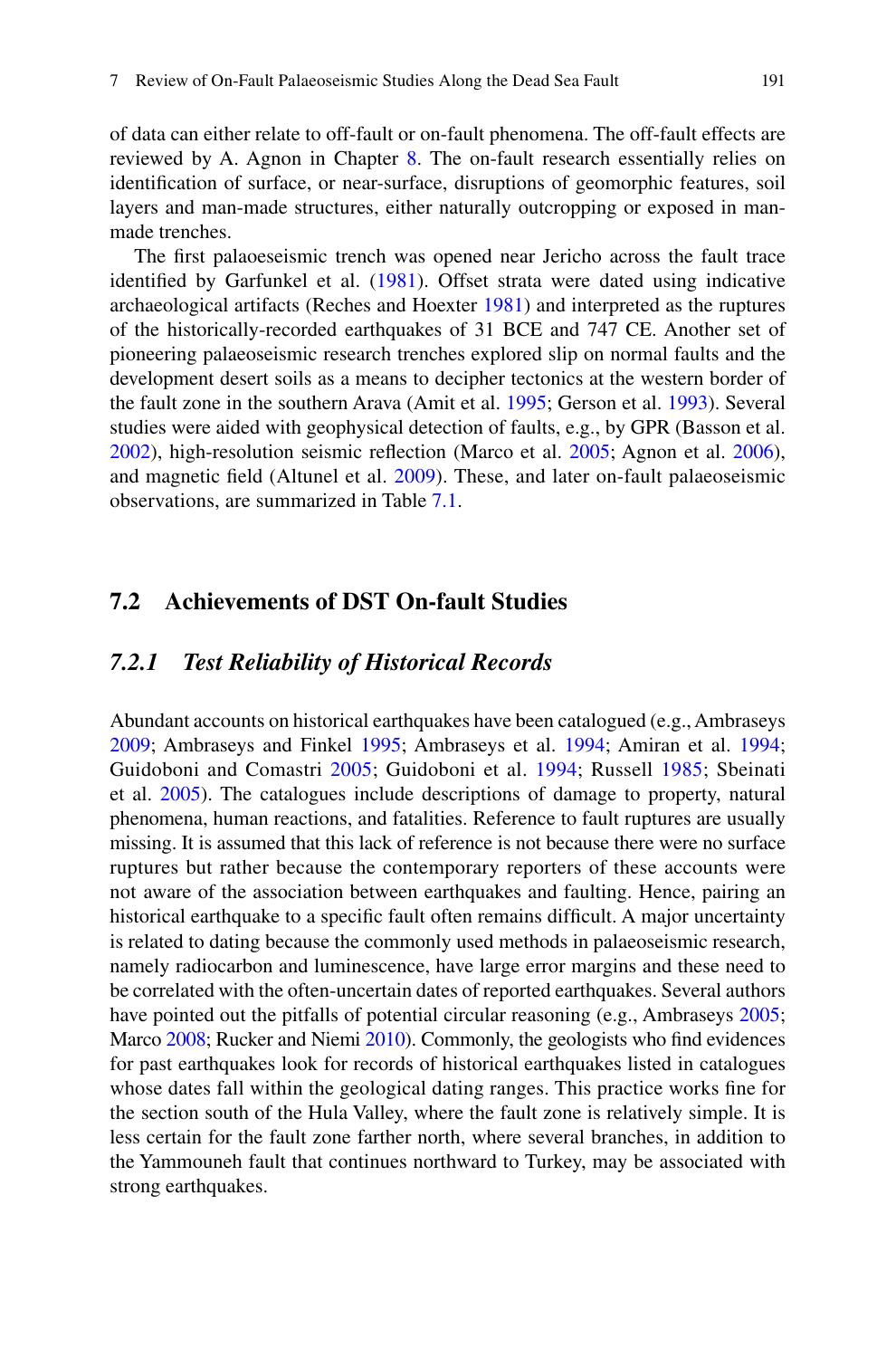| Locations  |         |                    |                                                                                 |
|------------|---------|--------------------|---------------------------------------------------------------------------------|
| Fig. 7.1   | Date    | Segment            | References                                                                      |
| 1          | 31 BCE  | Jordan Valley      | Reches and Hoexter (1981)                                                       |
| 12         | 115 CE  | Misyaf, Yammouneh  | Meghraoui et al. (2003)                                                         |
| 21         | 551     | Lebanon thrust     | Elias et al. $(2007)$                                                           |
| 13, 1      | 749     | Jordan Valley      | Marco et al. (2003) and Reches and Hoexter (1981)                               |
| 18         | 859     | Northern Yammouneh | Akyuz et al. (2006)                                                             |
| 15         | 3/1068  | South Arava        | Zilberman et al. $(2005)$                                                       |
| 12         | 1170    | Missyaf, Yammouneh | Meghraoui et al. (2003)                                                         |
| 14, 4      | 1202    | South Yammouneh    | Daëron et al. (2005), Ellenblum et al. (1998),<br>and Marco et al. (1997, 2005) |
| 8, 9       | 1212    | Northern Arava     | Klinger et al. $(2000b)$ and Niemi et al. $(2001)$                              |
| 18         | 1408    | Northern Yammouneh | Akyuz et al. (2006)                                                             |
| 8          | 1458    | Northern Arava     | Klinger et al. (2000b)                                                          |
| 11         | 1705    | Serghaya Fault     | Gomez et al. (2001)                                                             |
| 4, 16      | 10/1759 | Jordan Gorge       | Ellenblum et al. (1998), Marco et al. (1997),<br>and Marco et al. (2005)        |
| 14, 11, 25 | 11/1759 | Serghaya Fault     | Daëron et al. (2005), Gomez et al. (2001),<br>and Nemer et al. (2008)           |
| 19         | 1837    | Roum Fault         | Nemer and Meghraoui (2006)                                                      |
| 18         | 1872    | Northern Yammouneh | Akyuz et al. (2006)                                                             |

<span id="page-9-0"></span>**Table 7.2** Historical DSF earthquakes confirmed by surface ruptures observed in palaeoseismic investigations

 An example of successful matching between geological and archeological data is found at the site of Ateret, where structures were built on top of the active fault. There, accurate measurements of the slip associated with the earthquakes of 1202 and 1759 CE were possible (Ellenblum et al. [1998 ;](#page-18-0) Marco et al. [1997](#page-20-0) ). Palaeoseismic trenches dug some 10 km southward confirmed these archaeoseismic results (Marco et al. 2005; Wechsler et al. [2011](#page-22-0)), while trenches along the Yammouneh fault (Daëron et al. [2005](#page-18-0), [2007](#page-18-0)) were crucial to determine the northward extension of the ground ruptures associated with these two events. The rupture sizes and locations are remarkably in accord with independent analysis of historical reports on these earthquakes (Ambraseys and Barazangi 1989; Ambraseys and Melville 1988; Sieberg [1932](#page-21-0)). Table 7.2 lists all the historical records that were confirmed by direct observations. The observations include faulted strata and archaeological structures. The evidence for surface ruptures indicates that the earthquakes magnitudes were greater than M6, and that the historical records are largely reliable in such magnitude range.

 Assuming the historical earthquake catalogues of earthquakes that were not confirmed yet by geological studies are also reasonably reliable, we illustrate their locations along the DSF system (Fig. [7.2](#page-10-0)). We interpret the locations to be close to the maximum reported damage area, although ideally it would be better if more data were available and more robust objective methods could be used (e.g., Bakun and Wentworth [1998](#page-17-0); Sirovich et al. 2002; Zohar and Marco [2012](#page-22-0)).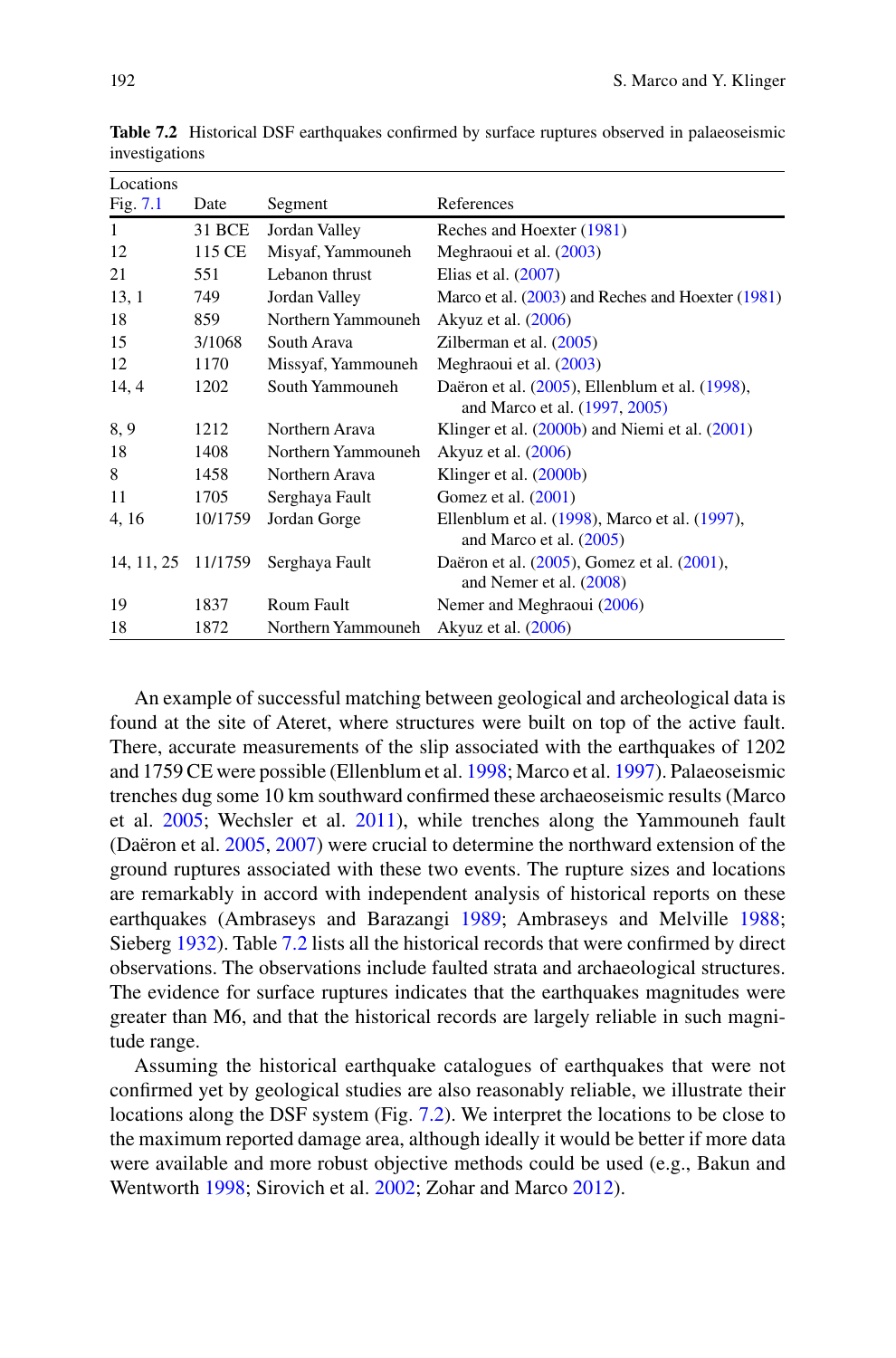<span id="page-10-0"></span>

 **Fig. 7.2** Historical earthquakes distribution in space and time. Each bar corresponds to an approximate earthquake location along the DSF at the map. *Red dates* are earthquakes whose ruptures were found in palaeoseismic studies (see Table [7.2 \)](#page-9-0). Abbreviations: *EAF* East Anatolia Fault, *RC* Rachaya Fault, *RM* Roum Fault, *SG* Sea of Galilee, *DS* Dead Sea (Partly based on Garfunkel et al. [1981 \)](#page-19-0)

# *7.2.2 Slip Rate – Miocene to Holocene*

 Dated geological slip markers of two kinds are used for constraining slip rate (Table [7.3](#page-11-0) ). One kind is pre-Miocene, which determines the total offset and thus the long-term slip rate. The other kind uses features that formed while the DSF was active, which determine short-term rates of individual sections of the fault. Palaeoseismic studies aim in particular at the Pleistocene-Recent activity. The short-term slip rate may be used for estimating the slip deficit by assuming that the total slip is represented either by the long-term slip rate, and/or the geodetically measured velocity away from the plate boundary. Along the southern section of the DSF, a minimum long-term rate is determined by dividing the 107-km total slip that is determined from the offset of pre-DSF geologic features visible both in the Negev and in Jordan, by the time of earliest faulting, about 20–25 Ma ago. The youngest rock unit that is offset by the full 107 km are 20-Ma dikes exposed in Sinai and Arabia (Bartov et al. [1980](#page-17-0)), providing a minimum long slip rate of about 5.35 mm/year. The motion post-dates the dikes but the precise initiation time is unclear yet.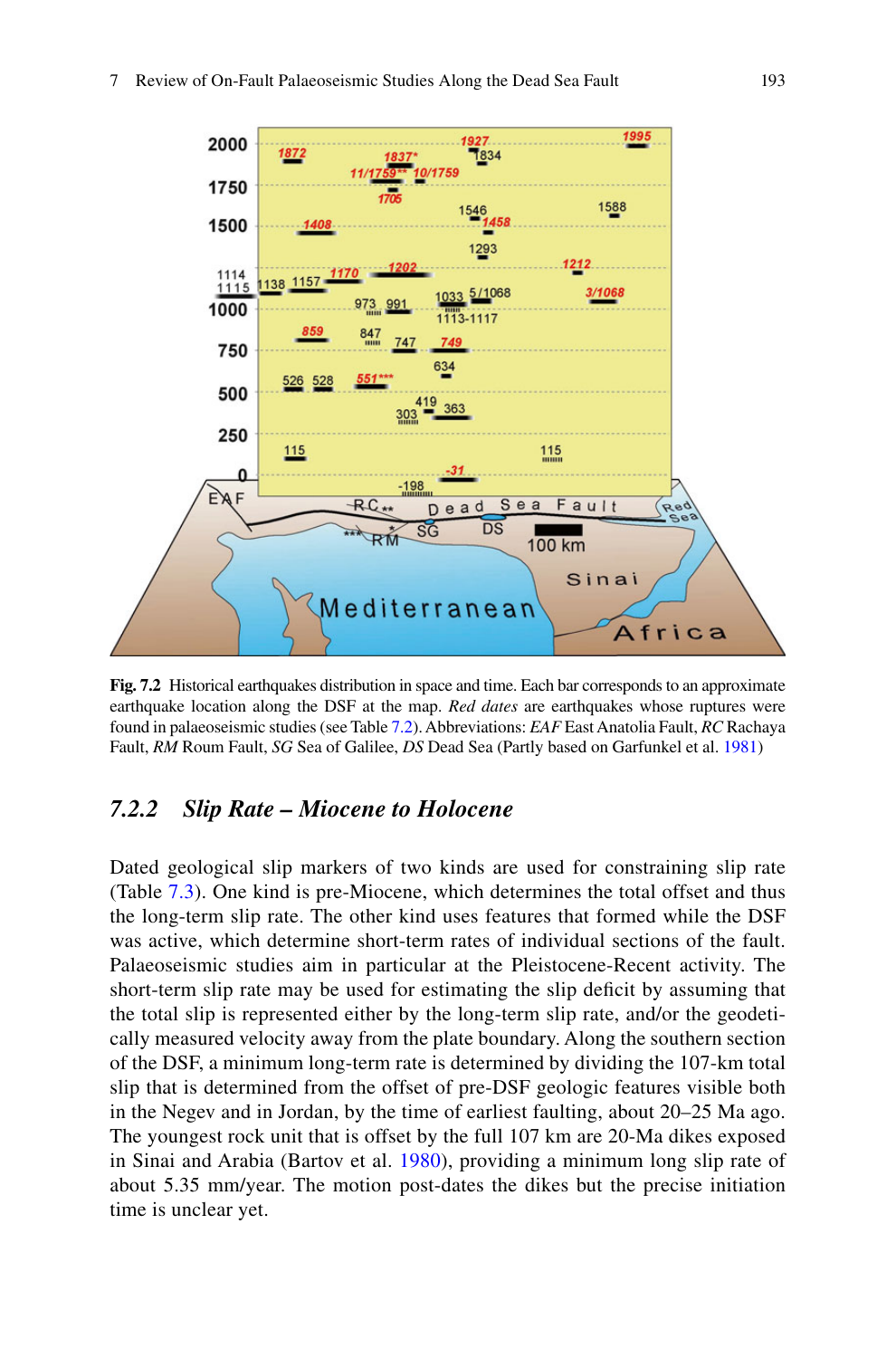| Table 7.3 Slip rate estimates of the DSF               |             |                  |         |         |                                                                                                                                                               |           |                            |
|--------------------------------------------------------|-------------|------------------|---------|---------|---------------------------------------------------------------------------------------------------------------------------------------------------------------|-----------|----------------------------|
| Period                                                 | Ma<br>Span, | Rate mm $a^{-1}$ | Max     | Мin     | Data                                                                                                                                                          | Published | Reference                  |
|                                                        |             |                  |         |         | Geological                                                                                                                                                    | 1947      | Dubertret (1947)           |
| Miocene                                                |             |                  |         |         | Geological                                                                                                                                                    | 1956      | Quennell (1956)            |
| Late                                                   |             | $\Xi$            |         |         | Geological                                                                                                                                                    | 1968      | Freund et al. (1968)       |
| Pleistocene-<br>Recent                                 |             |                  |         |         |                                                                                                                                                               |           |                            |
| $7-10$ Ma                                              |             | $5 \pm 1$        | 4       | $\circ$ | Geological                                                                                                                                                    | 076       | Freund et al. (1970)       |
| Last 1,000 years                                       | 0.001       | $0.8 - 1.7$      |         |         | Historical seismicity, magnitudes estimates<br>based on extent of damage, seismic                                                                             | 1981      | Garfunkel et al. (1981)    |
|                                                        |             |                  |         |         | moment based on M-Mo empirical relation<br>in California                                                                                                      |           |                            |
| Plio-Pleistocene                                       |             | $7 - 10$         |         |         | Geological                                                                                                                                                    | 1981      | Garfunkel et al. (1981)    |
| Last 4,500 years                                       | 0.004       | 2.2              |         |         | seismicity. Based on the assumption of GR<br>Estimates of slip associated with historical                                                                     | 1981      | Ben-Menahem (1981)         |
|                                                        |             |                  |         |         | relation extrapolated to high M earthquakes                                                                                                                   |           |                            |
| 20 Ma                                                  | 20          | $5.1 \pm 0.3$    | 4.8     | 5.5     | Total offset, initiation based on pre-DSF dikes.<br>Minimum rate. Dating - composite<br>isochron                                                              | 1981      | Eyal et al. (1981)         |
| 1733 years section 0.001<br>Pleistocene<br>in the Late |             | $6.4 \pm 0.4$    | $\circ$ | 6.8     | GR $logN = 5.24 - 0.68 M$ calculated from the<br>Lisan beds, rate of seismicity, assuming<br>Recurrence based on deformed uppermost<br>1733-year-long section | 1986      | El-Isa and Mustafa (1986)  |
| Plio-Pleistocene                                       | 5           | $\overline{20}$  |         |         | Geological, based on offset travertines in<br>northern Hula Valley                                                                                            | 1986      | Steinitz and Bartov (1986) |
| Plio-Pleistocene                                       |             | $6(0.283°)$ Ma)  |         |         | Plate kinematics                                                                                                                                              | 1987      | Joffe and Garfunkel (1987) |
| Holocene                                               | 0.01        | > 0.7            |         |         | Geological, secondary deformation                                                                                                                             | 1990      | Gardosh et al. (1990)      |
| Plio-Pleistocene                                       |             | $5.4 - 6.1$      |         |         | Geological                                                                                                                                                    | 1990      | Heimann (1990)             |
| Plio-Pleistocene                                       |             | $3 - 7.5$        |         |         | Drainage systems, Arava Fault                                                                                                                                 | 1998      | Ginat et al. $(1998)$      |

<span id="page-11-0"></span>194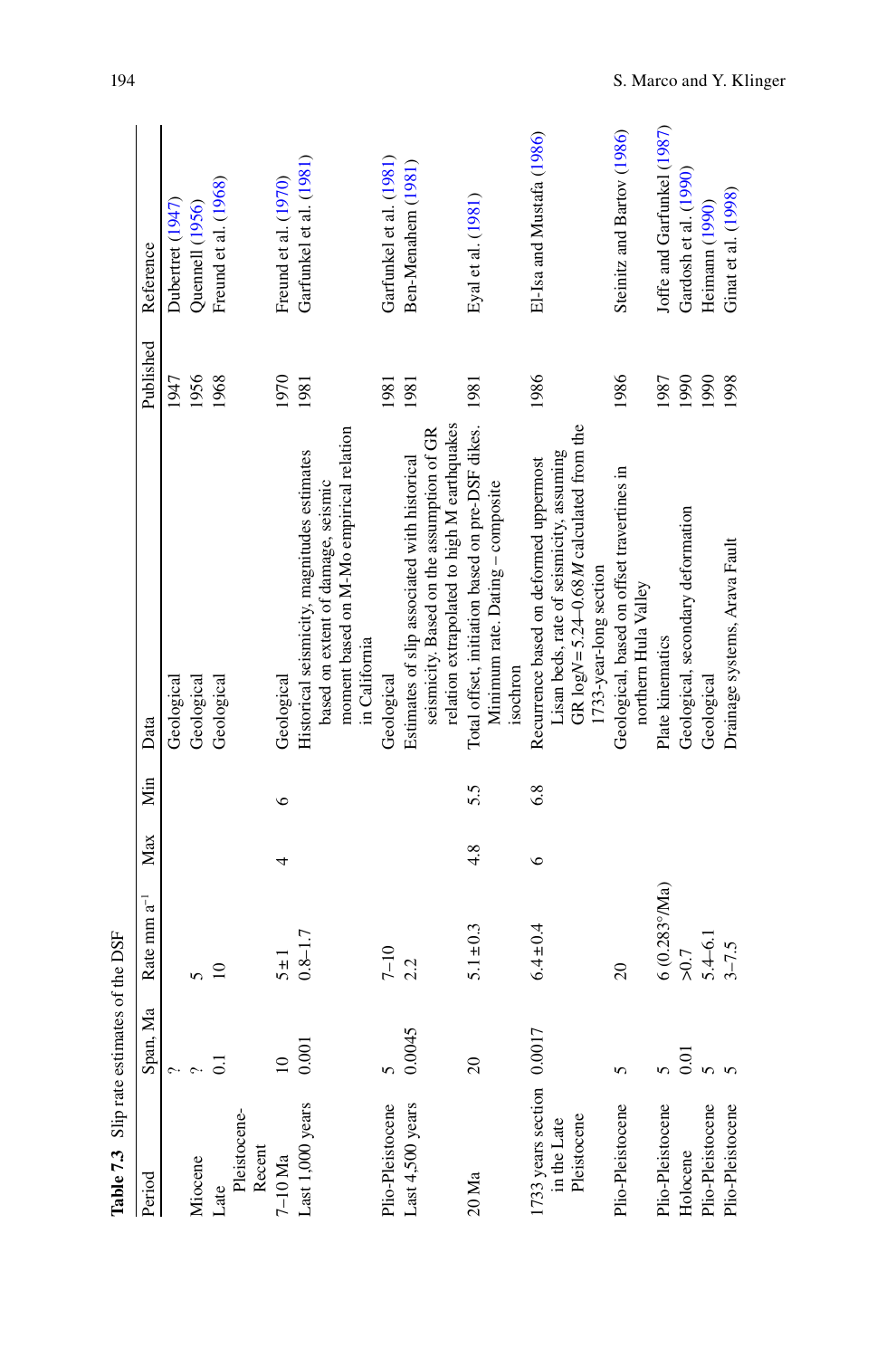| Late                     | $\overline{c}$ | $\frac{1}{2}$    |          |     | Offset fans                                                                                                                                                                                    | 1999        | Galli (1999)                                                     |
|--------------------------|----------------|------------------|----------|-----|------------------------------------------------------------------------------------------------------------------------------------------------------------------------------------------------|-------------|------------------------------------------------------------------|
| Pleistocene-<br>Holocene |                |                  |          |     |                                                                                                                                                                                                |             |                                                                  |
| Pleistocene              |                | $2-6$ , prefer 4 |          |     | Alluvial fans, N. Arava                                                                                                                                                                        | 2000        | Klinger et al. (2000a)                                           |
| Pleistocene              |                | $4.7 \pm 1.3$    |          |     | Alluvial fans, Arava                                                                                                                                                                           | 2001        | Niemi et al. (2001)                                              |
| Holocene                 | 0.01           | $1 - 2$          |          |     | Serghaya Fault                                                                                                                                                                                 | 2001        | Gomez et al. (2001)                                              |
| Last 2,000 years         | 0.002          | $6.9 \pm 0.1$    |          |     | Syria). Assuming straight original shape<br>Archaeoseismology, Missyaf (DSF in<br>Displaced aqueduct; Paleo and                                                                                | 2003        | Meghraoui et al. (2003)                                          |
| 996-1999                 |                | $2.6 \pm 1$      |          |     | Geodesy, GPS                                                                                                                                                                                   | 2003        | Pe'eri et al. (2002)                                             |
| Survey-Mode<br>GPS       |                | $5.6 - 7.5$      |          |     | Increase from south to north                                                                                                                                                                   | 2003        | McClusky et al. (2003)                                           |
| Holocene                 | 0.01           | $1.4 \pm 0.2$    |          |     | Serghaya Fault                                                                                                                                                                                 | 2003        | Gomez et al. (2003)                                              |
| 1996-2003                |                | $3.3 \pm 0.4$    |          |     | Geodesy, GPS results mostly on W side of<br>fault. Based on model assuming fit to<br>arctangent and locking depth                                                                              | <b>2004</b> | Wdowinski et al. (2004)                                          |
| 25 ka                    | 0.025          | $3.8 - 6.4$      | 3.8      | 6.4 | Geological, Lebanon                                                                                                                                                                            | 2004        | Daëron et al. (2004)                                             |
| Last 5,000 years         | 0.005          | $\lesssim$       | $\infty$ |     | Single stream channel, Jordan Gorge. Northern<br>for that point, fault zone may be wider than<br>C14 age of bulk organic matter. Minimum<br>margin offset 15 m, southern margin 9 m.<br>trench | 2005        | Marco et al. (2005)                                              |
| Last 6 Ma                | ৩              | c.3.3            |          |     | Offset c. 6 Ma NW margin of the Shin Volcano 2005<br>by c. 20 km                                                                                                                               |             | Chorowicz et al. (2005)                                          |
| 996-2003                 |                | $4.4 \pm 0.3$    |          |     | GPS                                                                                                                                                                                            | 2005        | Mahmoud et al. (2005)                                            |
| ast 47.5 k years         | 0.0475         | $4.7 - 5.1$ mm/  |          |     | Offset channels incised into the Lisan, Jordan                                                                                                                                                 | 2007        | Ferry et al. (2007)                                              |
|                          |                | year             |          |     | Valley. Main channel predates highest stand                                                                                                                                                    |             | and Meghraoui (2008)<br>Comment/Reply: Ferry<br>and Klein (2008) |
| 4 years                  | 0              |                  | 4        | 5   | GPS                                                                                                                                                                                            | 2007        | Gomez et al. (2007)                                              |
|                          |                |                  |          |     |                                                                                                                                                                                                |             | (continued)                                                      |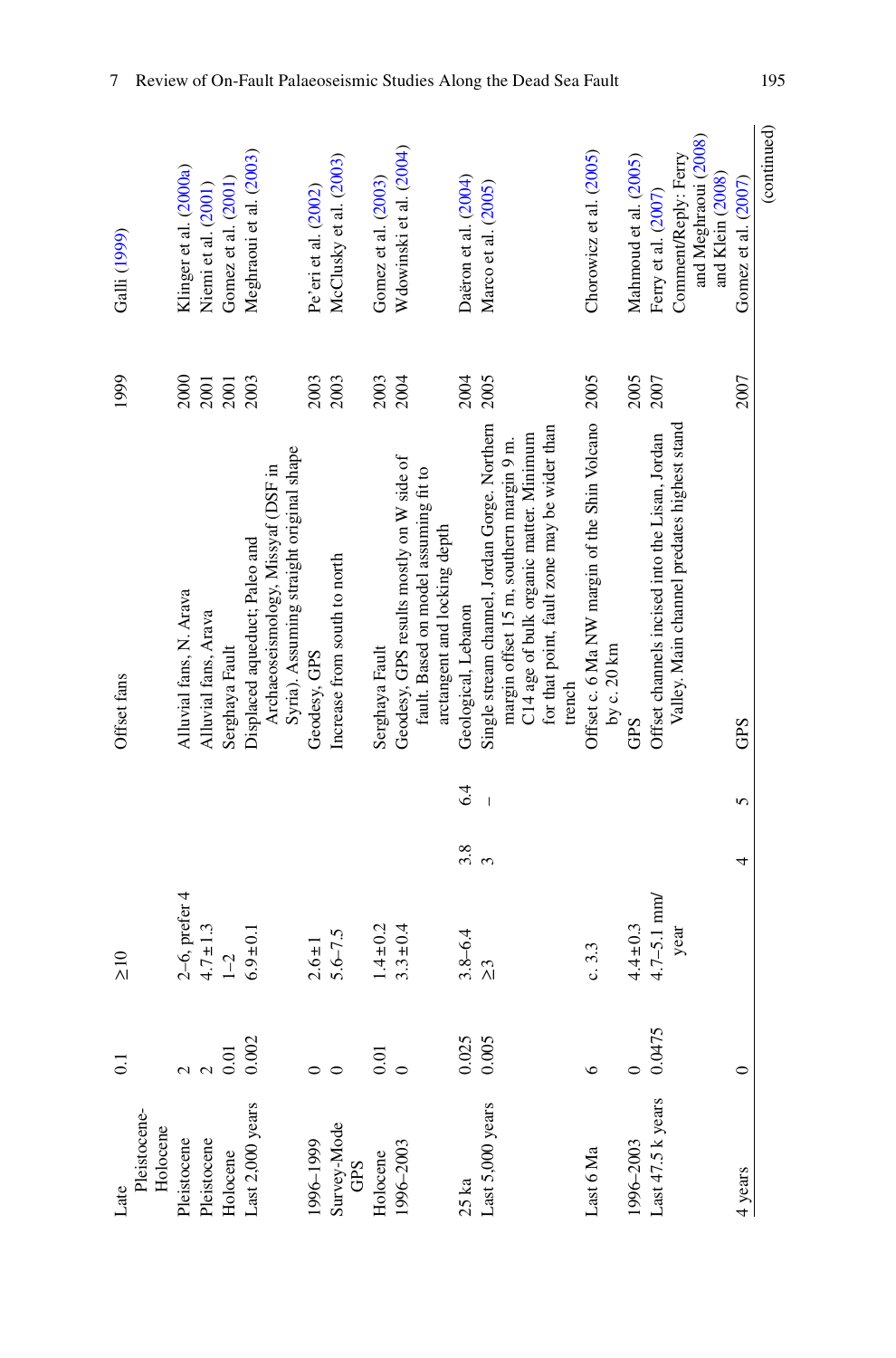| Table 7.3 (continued)                                  |                                                                                            |                                  |  |                                   |                     |                         |
|--------------------------------------------------------|--------------------------------------------------------------------------------------------|----------------------------------|--|-----------------------------------|---------------------|-------------------------|
|                                                        | Span,                                                                                      | Ma Rate mm $a^{-1}$ Max Min Data |  |                                   | Published Reference |                         |
| 999-2005                                               |                                                                                            | $4.9 \pm 1.4$                    |  | GPS                               | 2008                | Le Beon et al. (2008)   |
|                                                        |                                                                                            | $2.7 \pm 1.5$                    |  | Offset reef                       | 2008                | Ma kovsky et al. (2008) |
| Holocene<br>Last 2,000<br>7 kyears<br>8 years<br>25 ka | $\begin{array}{c} 0.01 \\ 0.002 \\ 0.007 \\ 0.007 \\ 0.025 \\ 0.0141 \\ 0.141 \end{array}$ | $>2.8 \pm 0.2$                   |  | Offset Hellenistic walls, Ateret, |                     | Agnon et al. (2010)     |
|                                                        |                                                                                            |                                  |  | Offset archaeology                | 2009                | Altunel et al. (2009)   |
|                                                        |                                                                                            | $1.8 - 3.3$                      |  | GPS                               | 2010                | Alchalbi et al. (2010)  |
|                                                        |                                                                                            |                                  |  | Offset channels, archaeology      | 2011                | Ferry et al. (2011)     |
|                                                        |                                                                                            | $5.4 \pm 2.7$                    |  | Offset channels                   | 2011                | Le Beon et al. (2010)   |
|                                                        |                                                                                            | $4.5 \pm 0.9$                    |  |                                   |                     |                         |
|                                                        |                                                                                            | $8.1 \pm 2.9$                    |  |                                   |                     |                         |
| .ast 300 ka                                            | 800 ka                                                                                     | $5 - 7$                          |  | Offset channels                   | 2012                | Le Beon et al. $(2012)$ |
|                                                        |                                                                                            |                                  |  |                                   |                     |                         |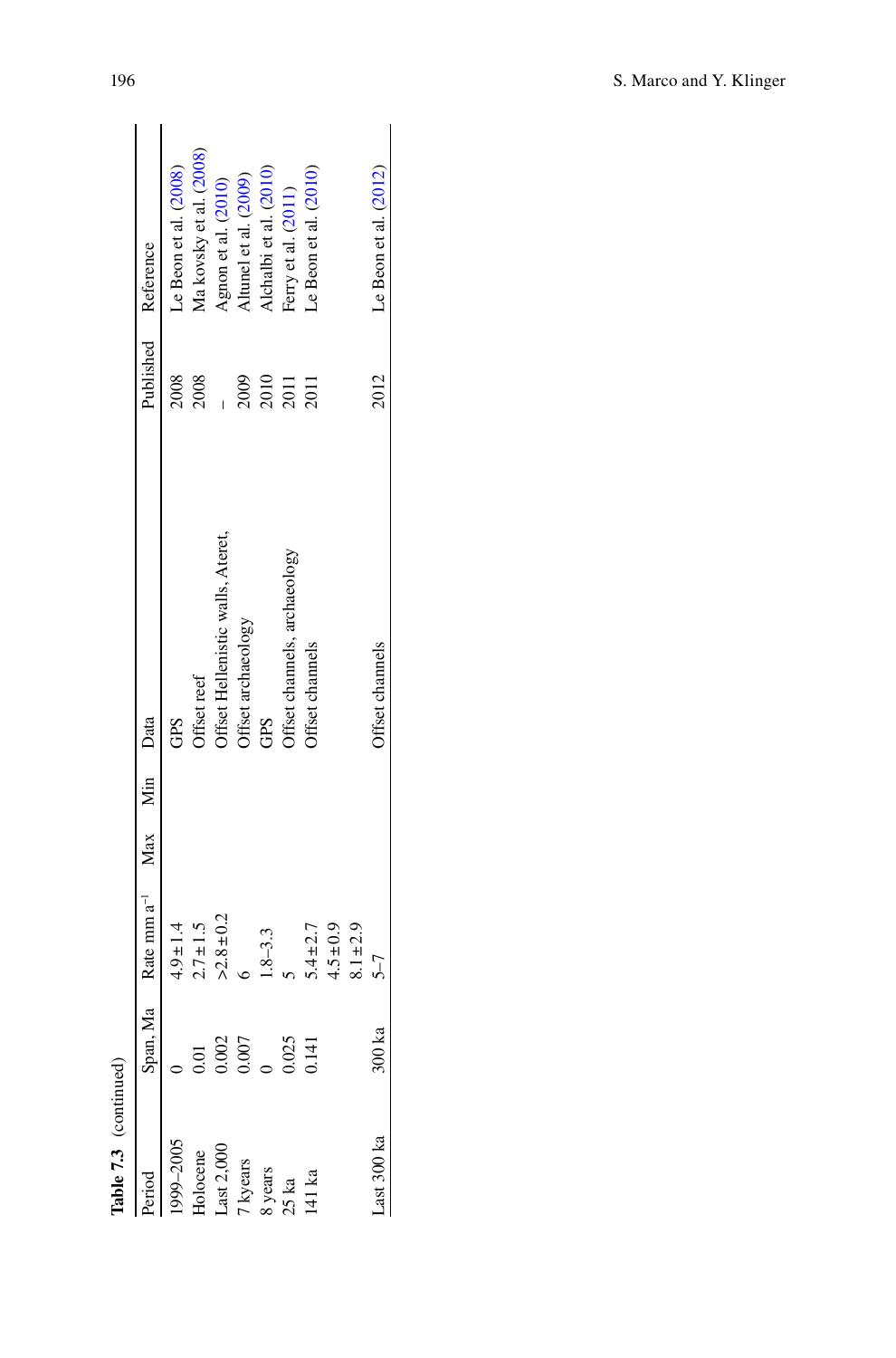The consistency of instantaneous GPS rates (Le Beon et al. [2008](#page-20-0)), Quaternary rates (Klinger et al. 2000a; Niemi et al. [2001](#page-20-0); Le Beon et al. 2010, 2012) and severalmillions-years-long slip rates (Bartov et al. [1980](#page-17-0) ) stands out. However it contrasts with the large variability of rates determined by paleoseismological studies and archaeological markers. For example, offset of a Roman period aqueduct is interpreted to show 7 mm/a (Meghraoui et al. [2003](#page-20-0)) whereas offset walls from the late twelfth century are offset only 2.1 m (Ellenblum et al. [1998 \)](#page-18-0). This may be explained either by distributed deformation unaccounted for by on-fault palaeoseismic investigations or, more probably, by too short time-windows of observation along some fault segments spans.

 The discrepancy between short-term slip rates calculated by adding earthquake ruptures, and long-term rates is referred to as slip deficit. The long-term rate of 105 km slip in 20–25 Ma is 4–5 mm/year, in agreement with GPS results. Garfunkel et al. [\( 1981 \)](#page-19-0) assigning sinistral slip to most of the historical earthquakes along the DSF, estimated that the sum of the seismic slip accounts for about two thirds of the long-term slip. Salamon et al. (1996) focusing only on the twentieth century seismicity found that only 7 % of the long-term slip was accommodated by earthquakes, leaving 83 % of the slip needed to match the long term slip-rate unexplained. Hence, such calculations show with little ambiguity that one needs to be able to document earthquake time series significantly longer than one earthquake cycle to be able to know something sensible about slip-rates from paleoseismology (Wechsler et al. 2011). This is particularly evident where the seismic activity might not be homogeneous but rather clustered, as it has been suggested for the DSF (Marco et al. 1996). And yet, the results of the palaeoseismic studies on the main strand of the DSF, which span enough time, are also in agreement with the geodetic and with the long- term rates (Ferry et al. 2011; Klinger et al. 2000a; Le Beon et al. 2010; Niemi et al. [2001](#page-20-0)).

#### *7.2.3 Structural Details, Pull-Aparts, Thrusts*

 Structurally complex sections along the DSF include overlapping segments, commonly associated with pull-apart basins, right jogs where push-up swells occur, and splay faults of various strike directions. These complexities give rise to a variety of types of faults.

 Thrust faults are mostly common along the Lebanese Restraining Bend (Elias et al. 2007) and the nearby Palmyride folds range, in Syria (Abou Romieh et al. [2012](#page-16-0); Alchalbi et al. [2010](#page-17-0); Chaimov and Barazangi [1990](#page-18-0)). Also the slip rates on the different thrust faults outcropping in these two areas is still subject to active discussion, the thrust associated to the LRB seems to be currently the most active with several large historical earthquakes associated with these structures.

 Normal faults are usually associated with the occurrence of pull-apart basins (Garfunkel [1981](#page-19-0)), although several normal faults are also visible in the region of Galilee. Morphological analyses and palaeoseismic trench studies at the margins of the southern Arava confirm the normal nature of the fault on the west (Amit et al.  $2002$ , 1999; Zilberman et al.  $2005$ ) and on the east (Thomas et al.  $2007$ ). Holocene activity of normal faults has been documented at the eastern boundary fault of the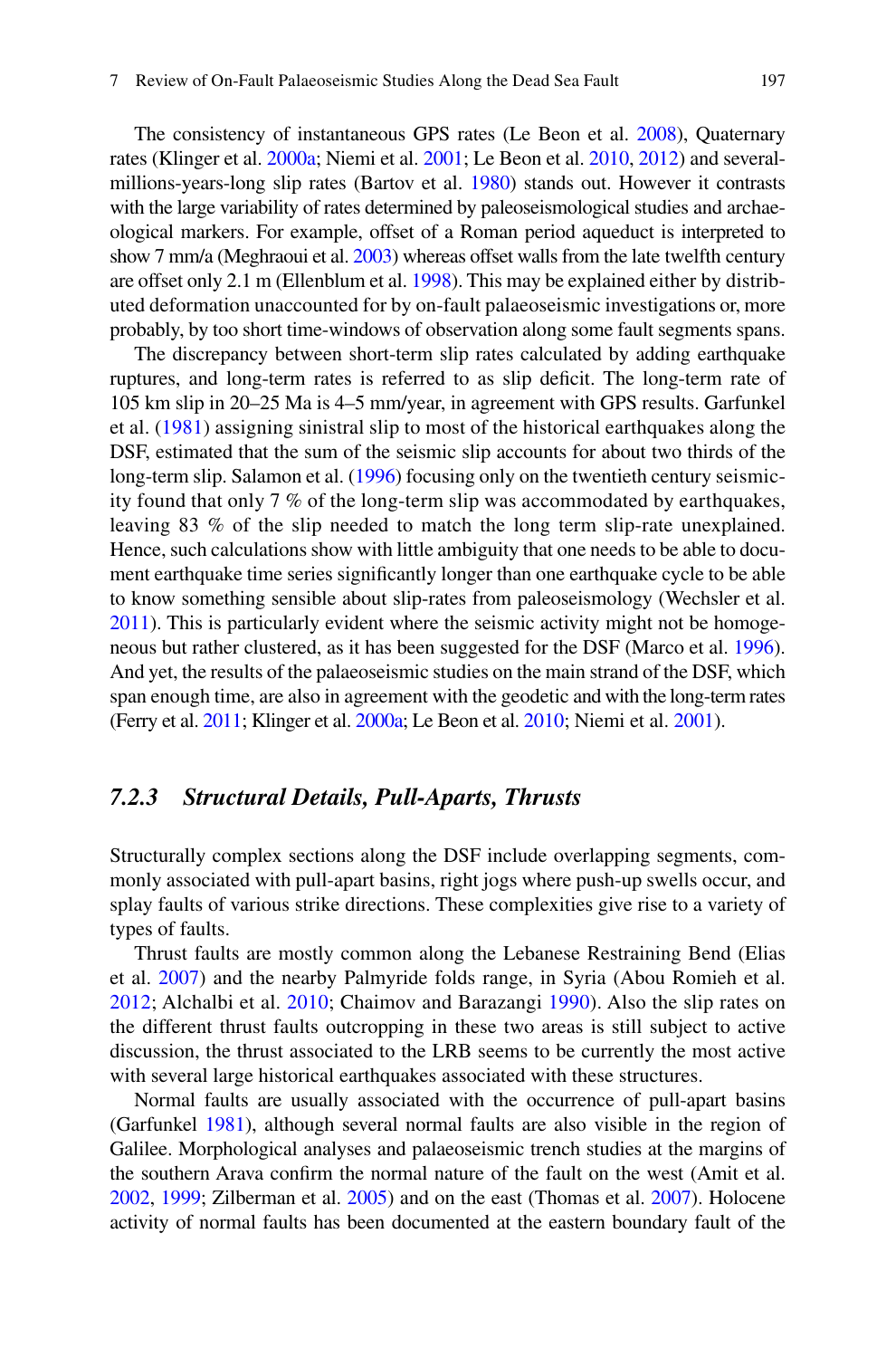Hula pull-apart valley (Zilberman et al. [2000](#page-22-0)). In Tiberias city, on the western shore of the Sea of Galilee, a normal fault offset early eighth century CE buildings, whereas late eighth century buildings located on top of the fault are not affected, bracketing an earthquake during the eighth century (Marco et al. [2003](#page-20-0)). Late Pleistocene normal fault zones were documented as active during the deposition of the Lisan Formation, at the western margins of the Dead Sea Basin (Bartov and Sagy [2004](#page-17-0); Marco and Agnon [1995 , 2005 \)](#page-20-0). On the western bounding fault of the Gulf of Aqaba Shaked et al. [\( 2004](#page-21-0) , [2012 \)](#page-21-0) reconstruct vertical movements by dating buried coral reefs and submerged archaeological site. These palaeoseismic studies confirm the "leaky" nature of the DSF (Garfunkel 1981) and the paradigm of pull-apart structures (rhomb grabens) along strike-slip faults.

 The structural role and history of activity of apparently "incongruent" faults that strike NE but show normal displacement instead of reverse motion that is expected to conform with NW-SE shortening, are not explored yet. These include the Sheikh Ali Fault at the NE end of the Sea of Galilee, a fault at the NE corner of the Dead Sea, and the NE corner of the Gulf of Aqaba. The NW-SE extension there is incompatible with the maximum horizontal compression that is inferred on the basis of analysis of meso-structures in the region (Eyal and Reches [1983 \)](#page-18-0).

#### **7.3 Discussion**

On-fault studies have confirmed the location of the main active strands of the DSF. In many cases, those studies have also brought new information about past earthquakes, documented, or not, in historical records. Building on these observations, we try to interpret the space-time distribution of earthquakes over the last two millennia (Fig.  $7.2$ ) and to suggest that a short-term pattern, periods without significant seismicity alternating with periods of intense activity, might exist.

Several earthquakes appear to define a seismic sequence rupturing from north to south. The most conspicuous series starts with the 1114/1115 CE earthquakes on the East Anatolian Fault and continues with the earthquakes of 1157, 1170, and 1202 CE. If these sequences indeed happen as outlined above, we do not see a similar or repeat pattern in the past. If this is correct, the famous North Anatolian Fault sequence of the  $20<sup>th</sup>$  century, when a sequence of strong earthquake ruptures began on the east and propagated westward (Barka 1996; Stein et al. [1997](#page-21-0)) may not be a recurring sequence either.

 Striking quiescence periods, of the order of several hundreds of years, appear to indicate imminent ruptures of several section of the fault. The segment between the Sea of Galilee and the Dead Sea ruptured in 31 BCE, 363 CE, 749 AD, and 1033 CE, followed by a millennium-long quiescence in which only moderate earthquakes occurred. The northern segment in Syria has been quiet for over 8 centuries (Meghraoui et al. 2003). Finally, the southern segment of the DSF along the Wadi Araba, has apparently not ruptured significantly for at least six hundred years. One might wonder if the Mw7.3 Nuweiba earthquake in 1995 in the Gulf of Aqaba marks the beginning of a new seismic sequence that could rupture a longer section of the DSF in the near future.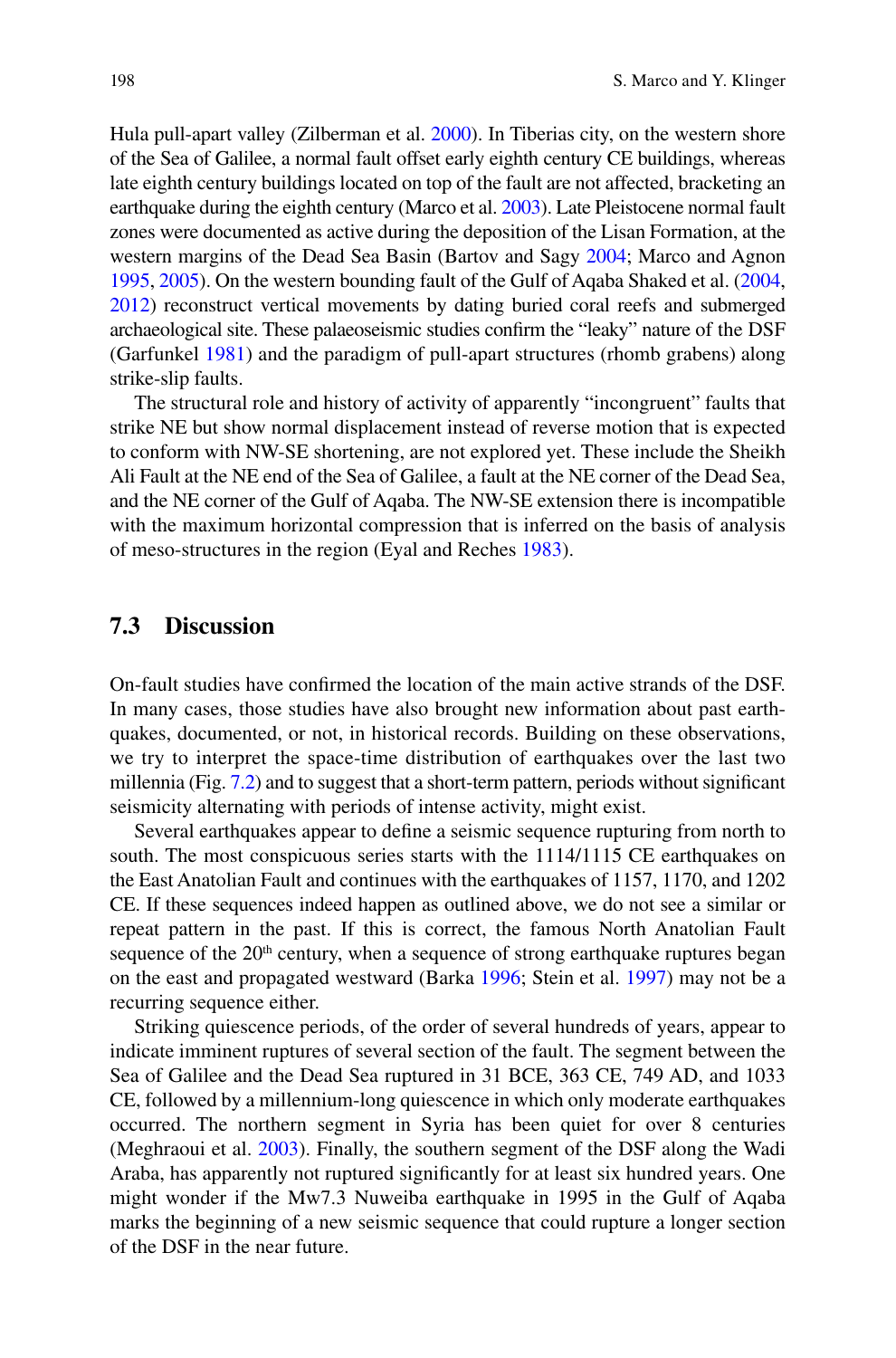<span id="page-16-0"></span> The estimated Late Pleistocene – Holocene slip rates seem to converge between 4 and 5 mm/year. The long-term rates that are based on offset Miocene and Pliocene geological bodies are in agreement with plate motion rates as determined geodetically. We therefore regard the variation in palaeoseismically-determined rates as indications of insufficient temporal coverage for some segments. The conversion of modern seismicity to slip also does not amount neither to the long-term slip nor to the geodetic slip rate (Garfunkel 2011), most probably because it represents a short time.

# *7.3.1 Future Targets*

 More data are needed to examine whether ruptures stop at mapped segment boundaries. We can at least confirm that several large earthquakes, such as the 1202 rupture, went through segment boundaries. Smaller earthquakes such as the October 30, 1759 were probably confined to a single segment but there are no data from the adjacent segments that could definitely rule out ruptures there as slip partitioning occurs where parallel or sub-parallel fault segments occur, e.g., the bounding faults of pull-apart grabens and where there are branches that split off the main fault, e.g., the Carmel Fault, Serghaya Fault, and Roum Fault.

 The rupture history of transverse faults that connect overlapping faults at the boundaries of pull-apart basins is also unknown. To date none of the palaeoseismic studies addressed faults such as the Amatzyahu Fault that forms the southern boundary of the Dead Sea. These faults may either act independently or as rupture terminations of longer strike-slip faults. Comparisons of palaeoseismic records can reveal which is correct.

 The structural role of the extension features at the NE corners of the Gulf of Aqaba, the Dead Sea, and the Sea of Galilee is unclear yet. Exploring the NE-SW- striking normal faults that appear in all these locations and express "incongruent" ~ NW-SE extension can shed light on these structures.

 **Acknowledgments** Partial funding was provided by the Israel Science Foundation grant 1736/11 to SM.

#### **References**

- Abou Romieh M, Westaway R, Daoud M, Bridgland DR (2012) First indications of high slip rates on active reverse faults NW of Damascus, Syria, from observations of deformed Quaternary sediments: implications for the partitioning of crustal deformation in the Middle Eastern region. Tectonophysics 538–540:86–104
- Agnon A, Migowski C, Marco S (2006) Intraclast breccia layers in laminated sequences: recorders of paleo-earthquakes. In: Enzel Y, Agnon A, Stein M (eds) New Frontiers in Dead Sea paleoenvironmental research. Geological Society of America Special Publication, Boulder, pp 195–214
- Agnon A, Marco S, Sagy A, Ellenblum R (2010) Discrepancy between GPS (5 yrs) and archaeoseismic (3 kyr) slip rate across the Ateret site (Dead Sea fault): secular variations versus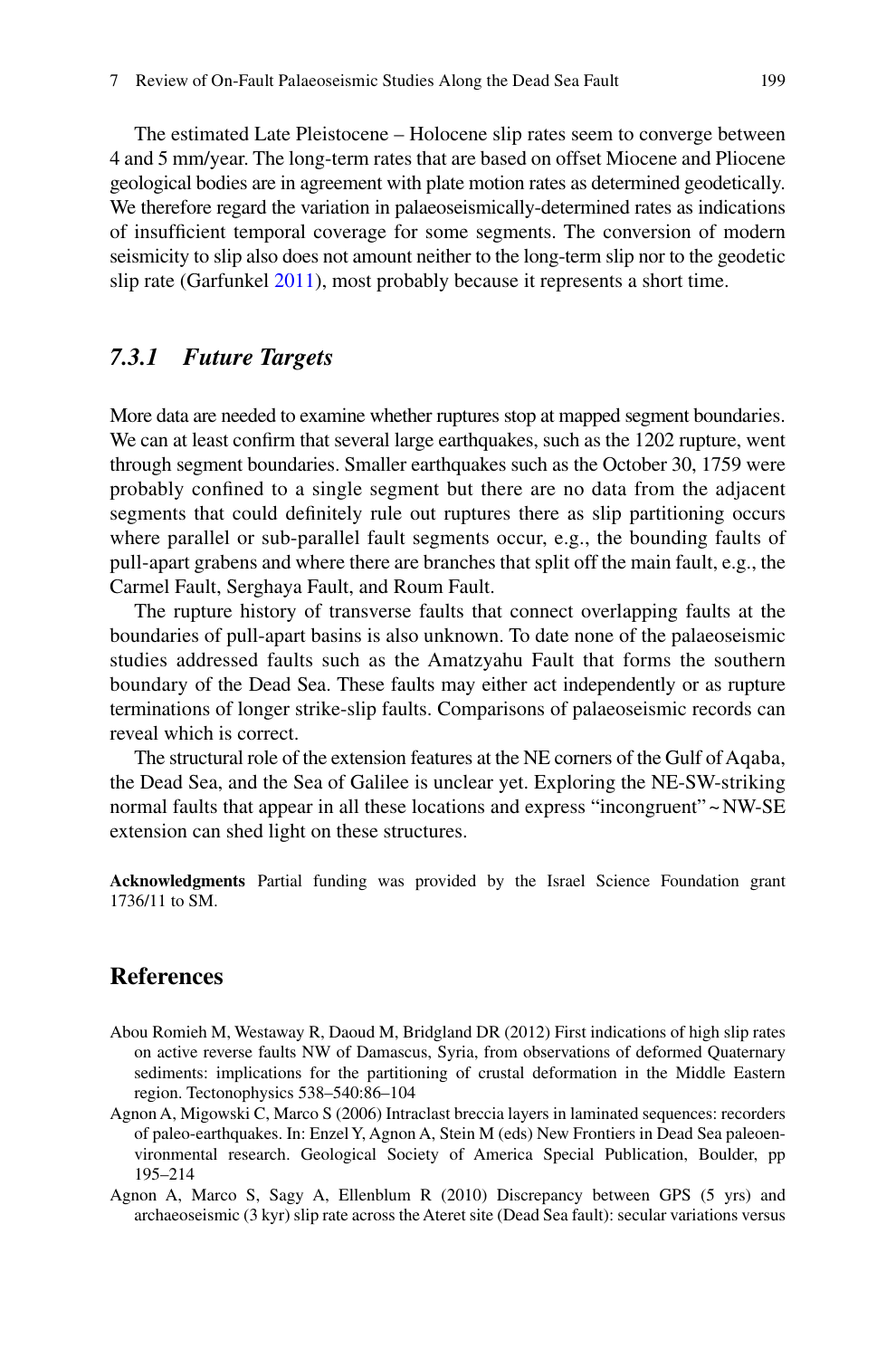<span id="page-17-0"></span>distributed slip. In: Proceedings AGU Fall meeting abstracts, San Francisco, CA, vol 1. American Geophysical Union, p 2206

- Akyuz HS, Altunel E, Karabacak V, Yalciner CC (2006) Historical earthquake activity of the northern part of the Dead Sea Fault Zone, southern Turkey. Tectonophysics 426:281–293
- Alchalbi A, Daoud M, Gomez F, McClusky S, Reilinger R, Romeyeh MA, Alsouod A, Yassminh R, Ballani B, Darawcheh R, Sbeinati R, Radwan Y, Masri RA, Bayerly M, Ghazzi RA, Barazangi M (2010) Crustal deformation in northwestern Arabia from GPS measurements in Syria: slow slip rate along the northern Dead Sea Fault. Geophys J Int 180:125–135
- Altunel E, Meghraoui M, Karabacak V, Akyuz SH, Ferry M, Yalciner CC, Munschy M (2009) Archaeological sites (Tell and Road) offset by the Dead Sea Fault in the Amik Basin, Southern Turkey. Geophys J Int 179:1313–1329
- Ambraseys NN (2005) The seismic activity in Syria and Palestine during the Middle of the 8th century; an amalgamation of historical earthquakes. J Seismol 9:115–125
- Ambraseys NN (2009) Earthquakes in the Mediterranean and Middle East: a multidisciplinary study of seismicity up to 1900. Cambridge University Press, Cambridge, UK
- Ambraseys NN, Barazangi M (1989) The 1759 earthquake in the Bekaa valley: implications for earthquake hazard assessment in the eastern Mediterranean region. J Geophys Res 94:4007–4013
- Ambraseys NN, Finkel CF (1995) The seismicity of Turkey and adjacent areas, a historical review, 1500–1800. Eren, Istanbul
- Ambraseys NN, Melville CP (1988) An analysis of the eastern Mediterranean earthquake of 20 May 1202. In: Lee WKH, Meyers H, Shimazaki K (eds) Historical seismograms and earthquakes of the world. Academic, San Diego, pp 181–200
- Ambraseys NN, Melville CP, Adams RD (1994) The seismicity of Egypt, Arabia, and the Red Sea: a historical review. Cambridge University Press, Cambridge, UK
- Amiran DHK, Arieh E, Turcotte T (1994) Earthquakes in Israel and adjacent areas: Macroseismic observations since 100 B.C.E. Isr Explor J 44:260–305
- Amit R, Harrison JBJ, Enzel Y (1995) Use of soils and colluvial deposits in analyzing tectonic events – The Southern Arava Rift, Israel. Geomorphology 12:91–107
- Amit R, Harrison JBJ, Enzel Y, Porat N (1996) Soils as a tool for estimating ages of Quaternary fault scarps in a hyperarid environment – The southern Arava Valley, the Dead Sea rift, Israel. Catena 28:21–45
- Amit R, Zilberman E, Porat N, Enzel Y (1999) Relief inversion in the Avrona Playa as evidence of large-magnitude historical earthquakes, southern Arava Valley, Dead Sea rift. Quat Res 52:76–91
- Amit R, Zilberman E, Enzel Y, Porat N (2002) Paleoseismic evidence for time dependency of seismic response on a fault system in the southern Arava valley, Dead Sea rift. Isr Geol Soc Am Bull 114:192–206
- Baer G, Sandwell D, Williams S, Bock Y, Shamir G (1999) Coseismic deformation associated with the November 1995,  $Mw = 7.1$  Nuweiba earthquake, Gulf of Elat (Aqaba), detected by synthetic aperture radar interferometry. J Geophys Res 104:25221–225232
- Bakun WH, Wentworth CM (1998) Estimating earthquake location and magnitude from seismic intensity data. Bull Seismol Soc Am 87:1502–1521
- Barka A (1996) Slip distribution along the North Anatolian Fault associated with the large earthquakes of the period 1939 to 1967. Bull Seismol Soc Am 86:1238–1254
- Bartov Y, Sagy A (2004) Late Pleistocene extension and strike-slip in the Dead Sea Basin. Geol Mag 141:565–572
- Bartov Y, Steinitz G, Eyal M, Eyal Y (1980) Sinistral movement along the Gulf of Aqaba Its age and relation to the opening of the Red Sea. Nature 285:220–221
- Bartov Y, Sneh A, Fleischer L, Arad V, Rosensaft M (2002) Map of suspect active faults in Israel. The Geological Survey of Israel, Jerusalem
- Basson U, Ben-Avraham Z, Garfunkel Z, Lyakhovsky V (2002) Development of recent faulting in the southern Dead Sea rift according to GPR imaging. EGS Stephan Mueller Spec Publ Ser 2:1–23
- Ben-Avraham Z, Garfunkel Z (1979) Continental breakup by a leaky transform: the Gulf of Elat (Aqaba). Science 206:214–216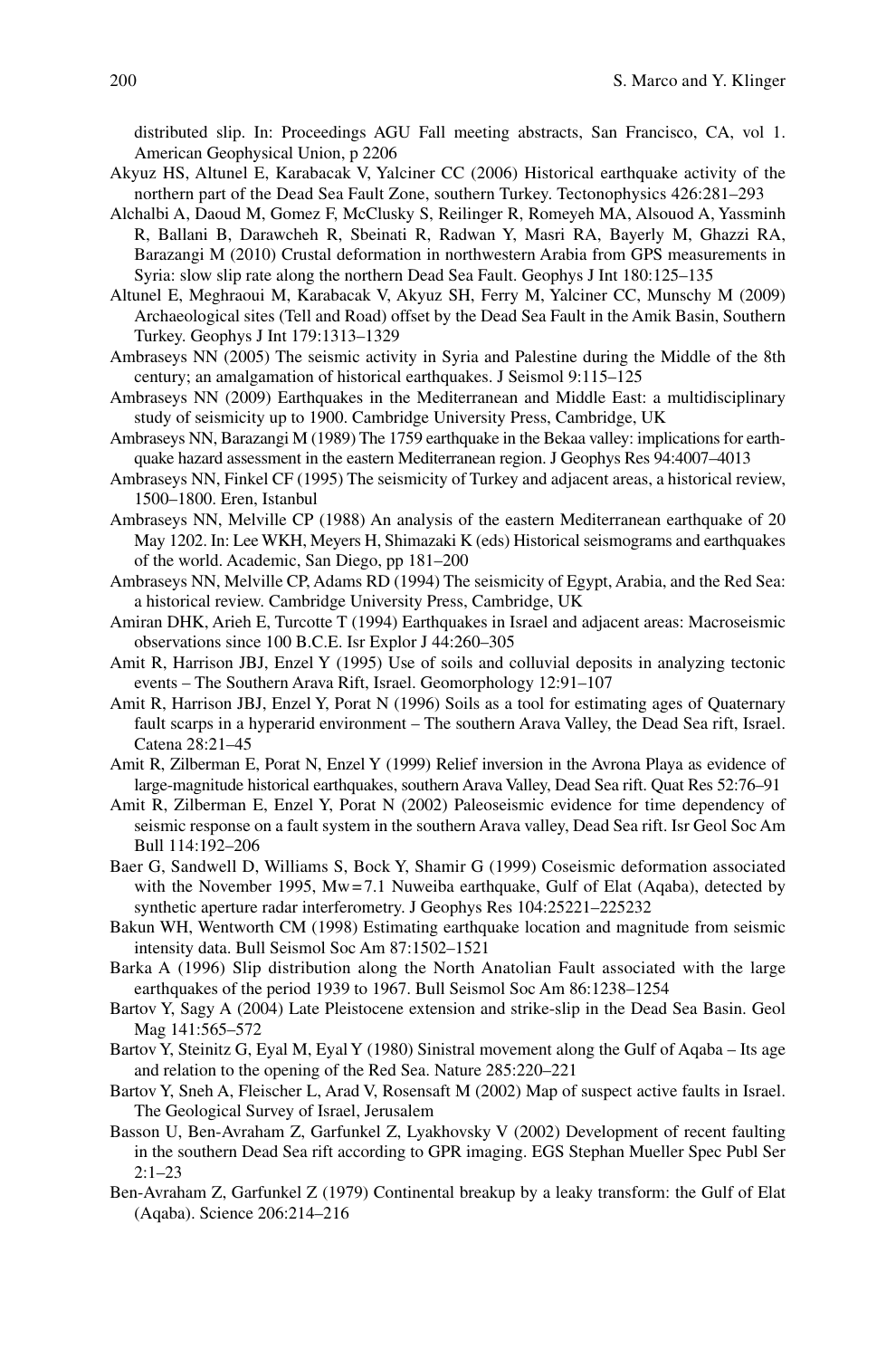- <span id="page-18-0"></span> Ben-Menahem A (1981) Variation of slip and creep along the Levant Rift over the past 4500 years. Tectonophysics 80:183–197
- Butler RWH, Spencer S, Griffiths HM (1997) Transcurrent fault activity on the Dead Sea Transform in Lebanon and its implications for plate tectonics and seismic hazard. J Geol Soc 154:757–760
- Butler RWH, Spencer S, Griffiths HM (1999) Discussion on transcurrent fault activity on the Dead Sea Transform in Lebanon and its implications for plate tectonics and seismic hazard – Reply. J Geol Soc 156:1246–1248
- Chaimov TA, Barazangi M (1990) Crustal shortening in the Palmyride fold belt, Syria, and implications for movement along the Dead Sea Fault system. Tectonics 9:1369–1386
- Chorowicz J, Dhont D, Ammar O, Rukieh M, Bilal A (2005) Tectonics of the Pliocene Homs basalts (Syria) and implications for the Dead Sea Fault Zone activity. J Geol Soc 162:259–271
- Daëron M, Benedetti L, Tapponnier P, Sursock A, Finkel RC (2004) Constraints on the post 25-ka slip rate of the Yammouneh fault (Lebanon) using in situ cosmogenic 36Cl dating of offset limestone-clast fans. Earth Planet Sci Lett 227:105–119
- Daëron M, Klinger Y, Tapponnier P, Elias A, Jacques E, Sursock A (2005) Sources of the large AD 1202 and 1759 Near East earthquakes. Geology 33:529–532
- Daëron M, Klinger Y, Tapponnier P, Elias A, Jacques E, Sursock A (2007) 12,000-year-long record of 10 to 13 paleoearthquakes on the Yammouneh Fault, Levant Fault system, Lebanon. Bull Seismol Soc Am 97:749–771
- Dubertret L (1932) Les formes structurales de la Syrie et de la Palestine. Académie des Sciences Comptes Rendus 195:65–67
- Dubertret L (1947) Problemes de la geologic du Levant. Bull Soc Geol Fr Ser 5:3–31
- Elias A, Tapponnier P, Singh SC, King GCP, Briais A, Daëron M, Carton H, Sursock A, Jacques E, Jomaa R, Klinger Y (2007) Active thrusting offshore Mount Lebanon: source of the tsunamigenic A.D. 551 Beirut-Tripoli earthquake. Geology 35:755–758
- El-Isa ZH, Mustafa H (1986) Earthquake deformations in the Lisan deposits and seismotectonic implications. Geophys J R Astron Soc 86:413–424
- Ellenblum R, Marco S, Agnon A, Rockwell T, Boas A (1998) Crusader castle torn apart by earthquake at dawn, 20 May 1202. Geology 26:303–306
- Enzel Y, Kadan G, Eyal Y (2000) Holocene earthquakes inferred from a fan-delta sequence in the Dead Sea graben. Quat Res 53:34–48
- Eyal Y, Reches Z (1983) Tectonic analysis of the Dead Sea rift region since the Late-Cretaceous based on mesostructures. Tectonics 2:39–66
- Eyal M, Eyal Y, Bartov Y, Steinitz G (1981) The tectonic development of the western margin of the Gulf of Elat (Aqaba) rift. Tectonophysics 80:39–66
- Ferry M, Meghraoui M (2008) Reply to the comment of Dr M. Klein on: "A 48-kyr-long slip rate history for the Jordan Valley segment of the Dead Sea Fault". Earth Planet Sci Lett 268:241–242
- Ferry M, Meghraoui M, Abou Karaki N, Al-Taj M, Amoush H, Al-Dhaisat S, Barjous M (2007) A 48-kyr-long slip rate history for the Jordan Valley segment of the Dead Sea Fault. Earth Planet Sci Lett 260:394–406
- Ferry M, Meghraoui M, Abou Karaki N, Al-Taj M, Khalil L (2011) Episodic behavior of the Jordan Valley section of the Dead Sea fault inferred from a 14-ka-long integrated catalog of large earthquakes. Bull Seismol Soc Am 101:39–67
- Fleury J, Chorowicz J, Somma J (1999) Discussion on transcurrent fault activity on the Dead Sea Transform in Lebanon and its implications for plate tectonics and seismic hazard. J Geol Soc 156:1243–1248
- Freund R (1965) A model of the structural development of Israel and adjacent areas since Upper Cretaceous times. Geol Mag 102:189–205
- Freund R, Zak I, Garfunkel Z (1968) Age and rate of the sinistral movement along the Dead Sea Rift. Nature 220:253–255
- Freund R, Garfunkel Z, Zak I, Goldberg M, Weissbrod T, Derin B (1970) The shear along the Dead Sea rift. Philos Trans R Soc Lond A 267:107–130
- Frieslander U (2000) The structure of the Dead Sea Transform emphasizing the Arava using new geophysical data. The Hebrew University of Jerusalem, p 101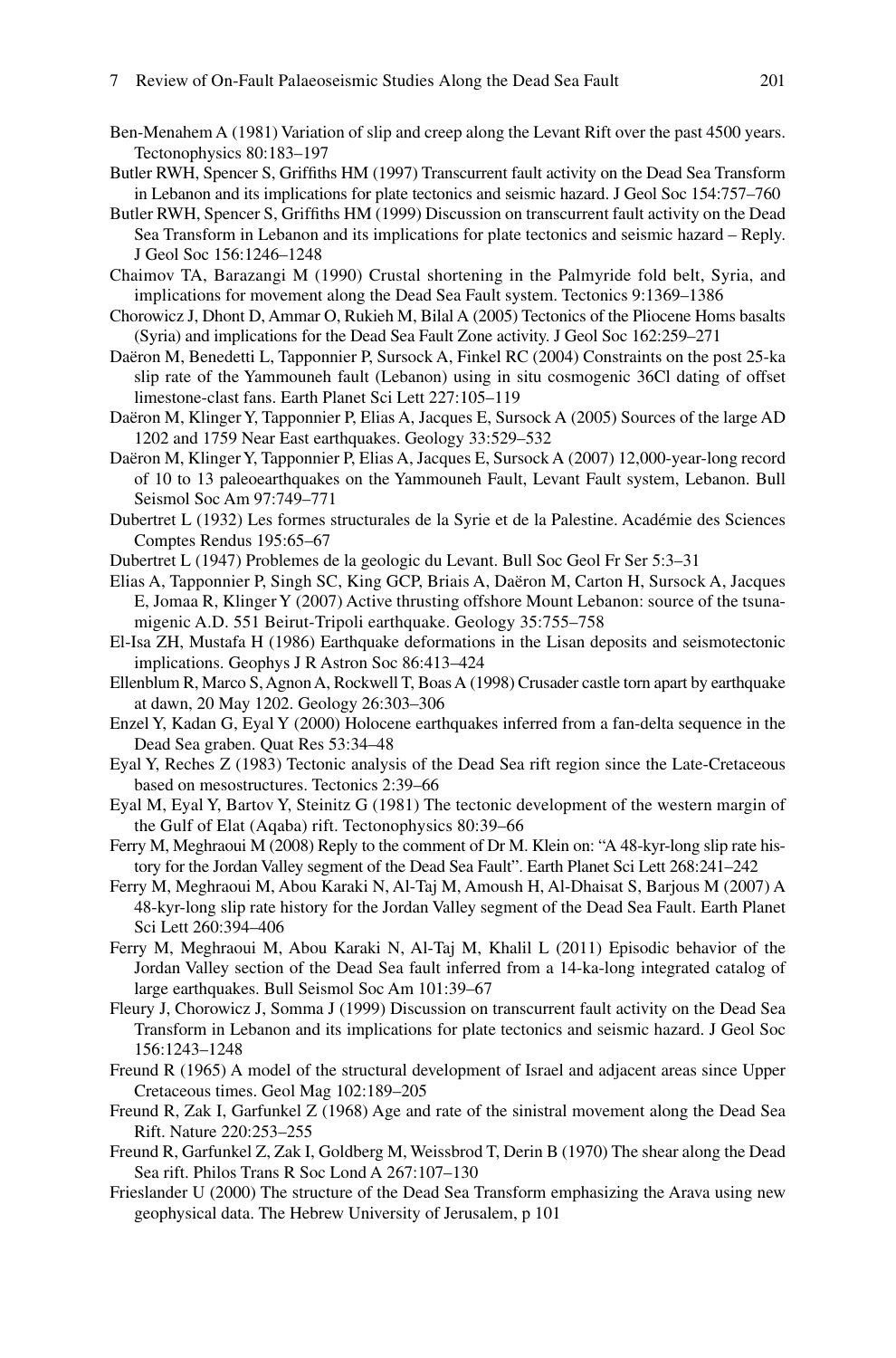- <span id="page-19-0"></span> Galli P (1999) Active tectonics along the Wadi Araba-Jordan Valley transform fault. J Geophys Res 104:2777–2796
- Gardosh M, Reches Z, Garfunkel Z (1990) Holocene tectonic deformation along the western margins of the Dead Sea. Tectonophysics 180:123–137
- Garfunkel Z (1981) Internal structure of the Dead Sea leaky transform (rift) in relation to plate kinematics. Tectonophysics 80:81–108
- Garfunkel Z (2011) The long- and short-term lateral slip and seismicity along the Dead Sea Transform: an interim evaluation. Isr J Earth Sci 58:217–235
- Garfunkel Z, Zak I, Freund R (1981) Active faulting in the Dead Sea rift. Tectonophysics 80:1–26
- Gerson R, Grossman S, Amit R, Greenbaum N (1993) Indicators of faulting events and periods of quiescence in desert alluvial fans. Earth Surf Proc Land 18:181–202
- Ginat H, Enzel Y, Avni Y (1998) Translocation of Plio-Pleistocene drainage system along the Dead Sea Transform, south Israel. Tectonophysics 284:151–160
- Girdler RW (1990) The Dead-Sea Transform-Fault system. Tectonophysics 180:1–13
- Gomez F, Meghraoui M, Darkal AN, Sbeinati R, Darawcheh R, Tabet C, Khawlie M, Charabe M, Khair K, Barazangi M (2001) Coseismic displacements along the Serghaya fault: an active branch of the Dead Sea Fault system in Syria and Lebanon. J Geol Soc 158:405–408
- Gomez F, Meghraoui M, Darkal AN, Hijazi F, Mouty M, Suleiman Y, Sbeinati R, Darawcheh R, Al-Ghazzi R, Barazangi M (2003) Holocene faulting and earthquake recurrence along the Serghaya branch of the Dead Sea fault system in Syria and Lebanon. Geophys J Int 153:658–674
- Gomez F, Karam G, Khawlie M, McClusky S, Vernant P, Reilinger R, Jaafar R, Tabet C, Khair K, Barazangi M (2007) Global Positioning System measurements of strain accumulation and slip transfer through the restraining bend along the Dead Sea fault system in Lebanon. Geophys J Int 168:1021–1028
- Guidoboni E, Comastri A (2005) Catalogue of earthquakes and tsunamis in the Mediterranean area from the 11th to the 15th century. Istituto Nazionale di Geofisica, Bologna
- Guidoboni E, Comastri A, Traina G (1994) Catalogue of ancient earthquakes in the Mediterranean area up to the 10th century. Istituto Nazionale di Geofisica, Bologna
- Haynes JM, Niemi TM, Atallah M (2006) Evidence for ground-rupturing earthquakes on the Northern Wadi Araba fault at the archaeological site of Qasr Tilah, Dead Sea Transform fault system, Jordan. J Seismol 10:415–430
- Hazan N, Stein M, Marco S (2004) Lake Kinneret levels and active faulting in the Tiberias area. Isr J Earth Sci 53:199–205
- Heimann A (1990) The development of the Dead Sea rift and its margins in the northern Israel during the Pliocene and the Pleistocene. Golan Research Institute and Geological Survey of Israel, Jerusalem
- Heimann A, Ron H (1987) Young faults in the Hula pull-apart basin, central Dead Sea Transform. Tectonophysics 141:117–124
- Heimann A, Ron H (1993) Geometric changes of plate boundaries along part of the northern Dead Sea Transform: geochronologic and paleomagnetic evidence. Tectonics 12:477–491
- Hofstetter R, Klinger Y, Amrat AQ, Rivera L, Dorbath L (2007) Stress tensor and focal mechanisms along the Dead Sea fault and related structural elements based on seismological data. Tectonophysics 429(3–4):165–181
- Joffe S, Garfunkel Z (1987) Plate kinematics of the circum Red Sea- a re-evaluation. Tectonophysics 141:5–22
- Karabacak V, Altunel E, Meghraoui M, Akyüz H (2010) Field evidences from northern Dead Sea Fault Zone (South Turkey): new findings for the initiation age and slip rate. Tectonophysics 480:172–182
- Klein M (2008) A comment on: "A 48-kyr-long slip rate history for the Jordan Valley segment of the Dead Sea Fault" EPSL 260 (2007) 394–406. Earth Planet Sci Lett 268:239–240
- Klinger Y, Rivera L, Haessler H, Maurin JC (1999) Active faulting in the Gulf of Aqaba: new knowledge from the Mw7.3 earthquake of 22 November 1995. Bull Seismol Soc Am 89:1025–1036
- Klinger Y, Avouac JP, Abou-Karaki N, Dorbath L, Bourles D, Reyss JL (2000a) Slip rate on the Dead Sea Transform fault in northern Araba Valley (Jordan). Geophys J Int 142:755–768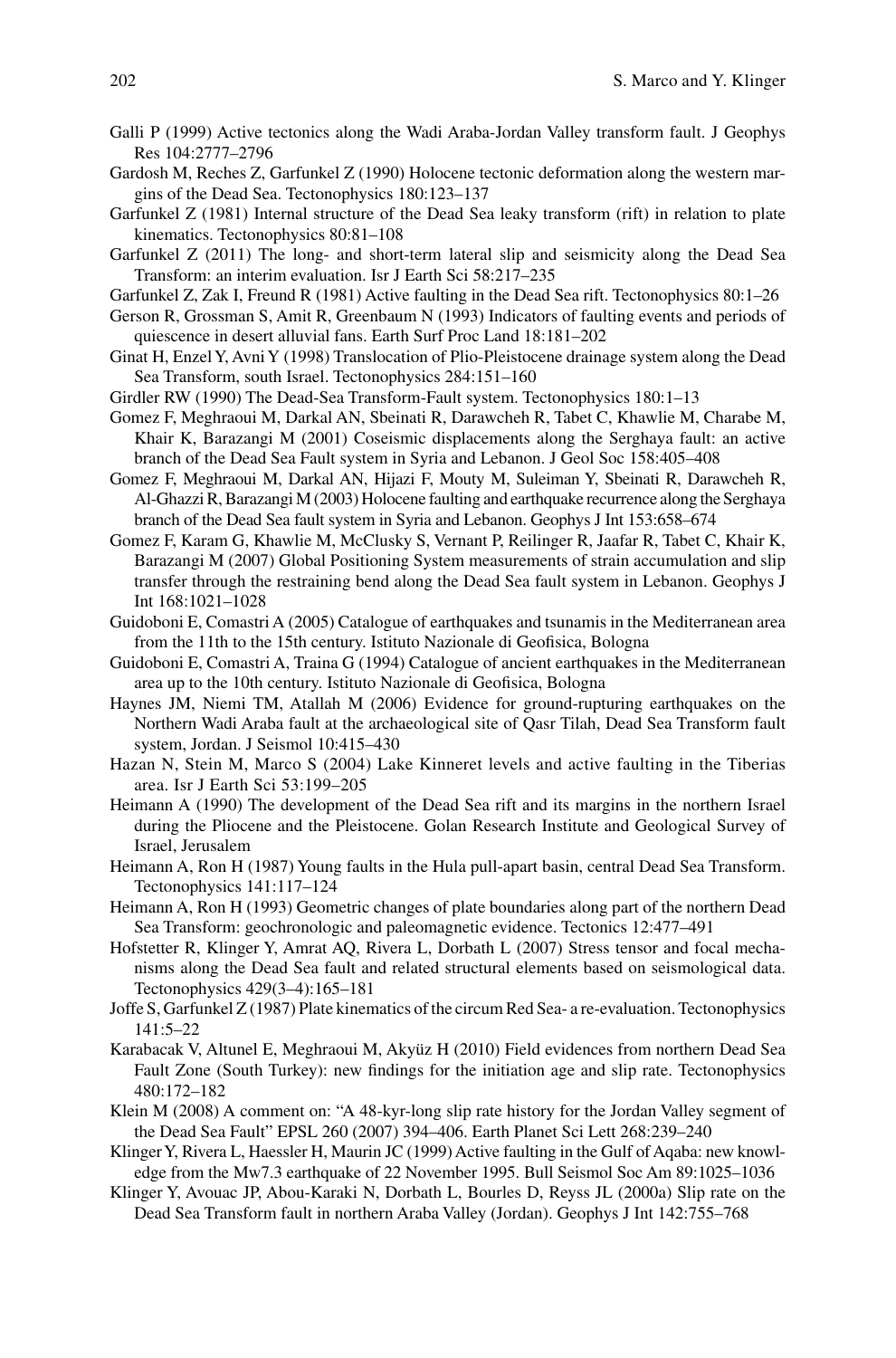- <span id="page-20-0"></span> Klinger Y, Avouac JP, Dorbath L, Abou-Karaki N, Tisnerat N (2000b) Seismic behaviour of the Dead Sea Fault along Araba Valley. Jordan Geophys J Int 142:769–782
- Le Beon M, Klinger Y, Amrat AQ, Agnon A, Dorbath L, Baer G, Ruegg JC, CharadeO, Mayyas O (2008) Slip rate and locking depth from GPS profiles across the southern Dead Sea Transform. J Geophys Res Solid Earth 113:B11403, pp 19
- Le Beon M, Klinger Y, Al-Qaryouti M, Meriaux AS, Finkel RC, Elias A, Mayyas O, Ryerson FJ, Tapponnier P (2010) Early Holocene and Late Pleistocene slip rates of the southern Dead Sea Fault determined from Be-10 cosmogenic dating of offset alluvial deposits. J Geophys Res Solid Earth 115:B11414, pp 24
- Le Beon M, Klinger Y, Meriaux AS, Al-Qaryouti M, Finkel RC, Mayyas O, Tapponnier P (2012) Quaternary morphotectonic mapping of the Wadi Araba and implications for the tectonic activity of the southern Dead Sea fault. Tectonics 31:TC5003, pp 25
- Mahmoud S, Reilinger R, McClusky S, Vernant P, Tealeb A (2005) GPS evidence for northward motion of the Sinai Block: implications for E. Mediterranean tectonics. Earth Planet Sci Lett 238:217–224
- Makovsky Y, Wunch A, Ariely R, Shaked Y, Rivlin A, Shemesh A, Ben Avraham Z, Agnon A (2008) Quaternary transform kinematics constrained by sequence stratigraphy and submerged coastline features: the Gulf of Aqaba. Earth Planet Sci Lett 271:109–122
- Marco S (2007) Temporal variation in the geometry of a strike-slip fault zone: examples from the Dead Sea Transform. Tectonophysics 445:186–199
- Marco S (2008) Recognition of earthquake-related damage in archaeological sites: examples from the Dead Sea fault zone. Tectonophysics 453:148–156
- Marco S, Agnon A (1995) Prehistoric earthquake deformations near Masada, Dead Sea graben. Geology 23:695–698
- Marco S, Agnon A (2005) High-resolution stratigraphy reveals repeated earthquake faulting in the Masada Fault Zone, Dead Sea Transform. Tectonophysics 408:101–112
- Marco S, Agnon A, Ellenblum R, Eidelman A, Basson U, Boas A (1997) 817-year-old walls offset sinistrally 2.1 m by the Dead Sea Transform, Israel. J Geodyn 24:11–20
- Marco S, Hartal M, Hazan N, Lev L, Stein M (2003) Archaeology, history, and geology of the A.D. 749 earthquake, Dead Sea Transform. Geology 31:665–668. doi:[10.1130/G19516.19511](http://dx.doi.org/10.1130/G19516.19511)
- Marco S, Rockwell TK, Heimann A, Frieslander U, Agnon A (2005) Late Holocene slip of the Dead Sea Transform revealed in 3D palaeoseismic trenches on the Jordan Gorge segment. Earth Planet Sci Lett 234:189–205
- Marco S, Stein M, Agnon A, Ron H (1996) Long-term earthquake clustering: a 50,000-year paleoseismic record in the Dead Sea Graben. J Geophys Res-Solid Earth 101(B3):6179–6191
- McClusky S, Reilinger R, Mahmoud S, Sari DB, Tealeb A (2003) GPS constraints on Africa (Nubia) and Arabia plate motions. Geophys J Int 155:126
- Meghraoui M, Gomez F, Sbeinati R, derWoerd JV, Mouty M, Darkal AN, Radwan Y, Layyous I, Najjar HA, Darawcheh R, Hijazi F, Al-Ghazzi R, Barazangi M (2003) Evidence for 830 years of seismic quiescence from palaeoseismology, archaeoseismology and historical seismicity along the Dead Sea fault in Syria. Earth Planet Sci Lett 210:35–52
- Nemer T, Meghraoui M (2006) Evidence of coseismic ruptures along the Roum fault (Lebanon): a possible source for the AD 1837 earthquake. J Struct Geol 28:1483–1495
- Nemer T, Meghraoui M, Khair K (2008) The Rachaya-Serghaya fault system (Lebanon): evidence of coseismic ruptures, and the AD 1759 earthquake sequence. J Geophys Res 113:B05312
- Niemi TM, Zhang H, Atallah M, Harrison BJ (2001) Late Pleistocene and Holocene slip rate of the Northern Wadi Araba fault, Dead Sea Transform, Jordan. J Seismol 5:449–474
- Pe'eri S, Wdowinski S, Shtibelman A, Bechor N (2002) Current plate motion across the Dead Sea Fault from three years of continuous GPS monitoring. Geophys Res Lett 29:42–45. doi[:10.1029/2001GL013879](http://dx.doi.org/10.1029/2001GL013879)
- Pinar A, Turkelli N (1997) Source inversion of the 1993 and 1995 Gulf of Aqaba earthquakes. Tectonophysics 283:279–288
- Quennell AM (1956) Tectonics of the Dead Sea rift. In: Asociacion de Servicios Geologicos Africanos. Congreso Geologico Internacional, 20th sesion, Mexico, pp 385–405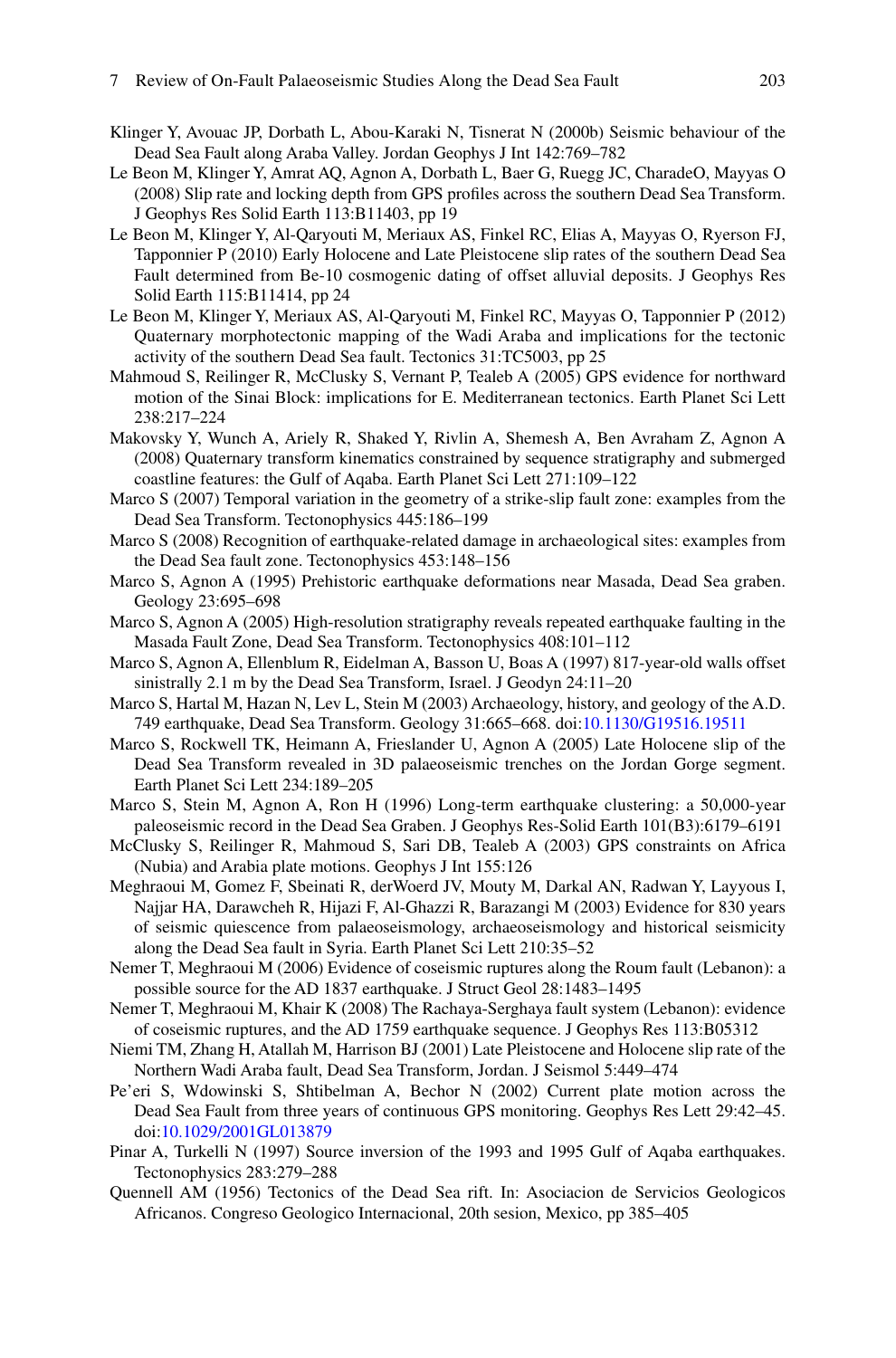- <span id="page-21-0"></span> Reches Z, Hoexter DF (1981) Holocene seismic and tectonic activity in the Dead Sea area. Tectonophysics 80:235–254
- Reilinger R, McClusky S, Vernant P, Lawrence S, Ergintav S, Cakmak R, Ozener H, Kadirov F, Guliev I, Stepanyan R, Nadariya M, Hahubia G, Mahmoud S, Sakr K, ArRajehi A, Paradissis D, Al-Aydrus A, Prilepin M, Guseva T, Evren E, Dmitrotsa A, Filikov SV, Gomez F, Al-Ghazzi R, Karam G (2006) GPS constraints on continental deformation in the Africa-Arabia-Eurasia continental collision zone and implications for the dynamics of plate interactions. J Geophys Res Solid Earth 111:B05411, pp 26
- Ron H, Freund R, Garfunkel Z, Nur A (1984) Block-rotation by strike-slip faulting: structural and paleomagnetic evidence. J Geophys Res 89:6256–6270
- Rotstein Y, Bartov Y, Frieslander U (1992) Evidence for local shifting of the main fault and changes in the structural setting, Kinarot basin, Dead Sea Transform. Geology 20:251–254
- Rucker JD, Niemi TM (2010) Historical earthquake catalogues and archaeological data: achieving synthesis without circular reasoning. In: Sintubin M, Stewart IS, Niemi TM, Altunel E (eds) Ancient earthquakes, The Geological Society of America special paper. The Geological Society of America, Boulder, pp 97–106
- Russell KE (1985) The earthquake chronology of Palestine and northwest Arabia from the 2nd through the mid-8th century A.D. Bull Am Sch Orient Res 260:37–60
- Sadeh M, Hamiel Y, Ziv A, Bock Y, Fang P, Wdowinski S (2012) Crustal deformation along the Dead Sea Transform and the Carmel Fault inferred from 12 years of GPS measurements. J Geophys Res Solid Earth 117:B08410
- Salamon A, Hofstetter A, Garfunkel Z, Ron H (1996) Seismicity of the eastern Mediterranean region: perspective from the Sinai subplate. Tectonophysics 263:293–305
- Sbeinati MR, Darawcheh R, Mouty M (2005) The historical earthquakes of Syria: an analysis of large and moderate earthquakes from 1365 B.C. to 1900 A.D. Ann Geophys 48:347–435
- Shaked Y, Lazar B, Marco S, Stein M, Tchernov D, Agnon A (2004) Detailed evolution of fringing reefs: space and time constraints from the Gulf of Aqaba. Coral Reefs 24:165–172. DOI[:10.1007/s00338-004-0454-2](http://dx.doi.org/10.1007/s00338-004-0454-2)
- Shaked Y, Lazar B, Marco S, Stein M, Agnon A (2012) Late holocene events that shaped the shoreline at the northern Gulf of Aqaba recorded by a buried fossil reef. Israel J Earth Sci 58(3–4):355–368
- Shaliv G (1991) Stages in the tectonic and volcanic history of the Neogene basin in the Lower Galilee and the valleys. Geological Survey of Israel – Report (in Hebrew, English abstract) 11/91, pp 1–94
- Shamir G, Baer G, Hofstetter A (2003) Three-dimensional elastic earthquake modelling based on integrated seismological and InSAR data: the Mw = 7.2 Nuweiba earthquake, gulf of Elat/ Aqaba 1995 November. Geophys J Int 154:731–744
- Sieberg A (1932) Erdbebengeographie, Handbuch der Geophysik, Band IV. Borntraeger, Berlin, pp 527–1005
- Sirovich L, Pettenati F, Cavallini F, Bobbio M (2002) Natural-neighbor isoseismals. Bull Seismol Soc Am 92:1933–1940
- Stein RS, Barka A, Dietrich JH (1997) Progressive failure on the North Anatolian fault since 1939 by earthquake stress triggering. Geophys J Int 128:594–604
- Steinitz G, Bartov Y (1986) The 1985 time table for the tectonic events along the Dead Sea Transform. Terra Cognita 6:160
- ten Brink US, Rybakov M, Al-Zoubi AS, Hassouneh M, Frieslander U, Batayneh AT, Goldschmidt V, Daoud MN, Rotstein Y, Hall JK (1999) Anatomy of the Dead Sea Transform: does it reflect continuous changes in plate motion? Geology 27:887–890
- ten-Brink US, Ben-Avraham Z (1989) The anatomy of a pull-apart basin: reflection observations of the Dead Sea Basin. Tectonics 8:333–350
- Thomas R, Niemi TM, Parker ST (2007) Structural damage from earthquakes in the second-ninth centuries at the archaeological site of Aila in Aqaba, Jordan. Bull Am Sch Orient Res 346:59–77
- Vroman AJ (1973) Is a compromise between the theories of tension and of shear for the origin of the Jordan-Dead Sea trench possible? Isr J Earth Sci 22:141–156